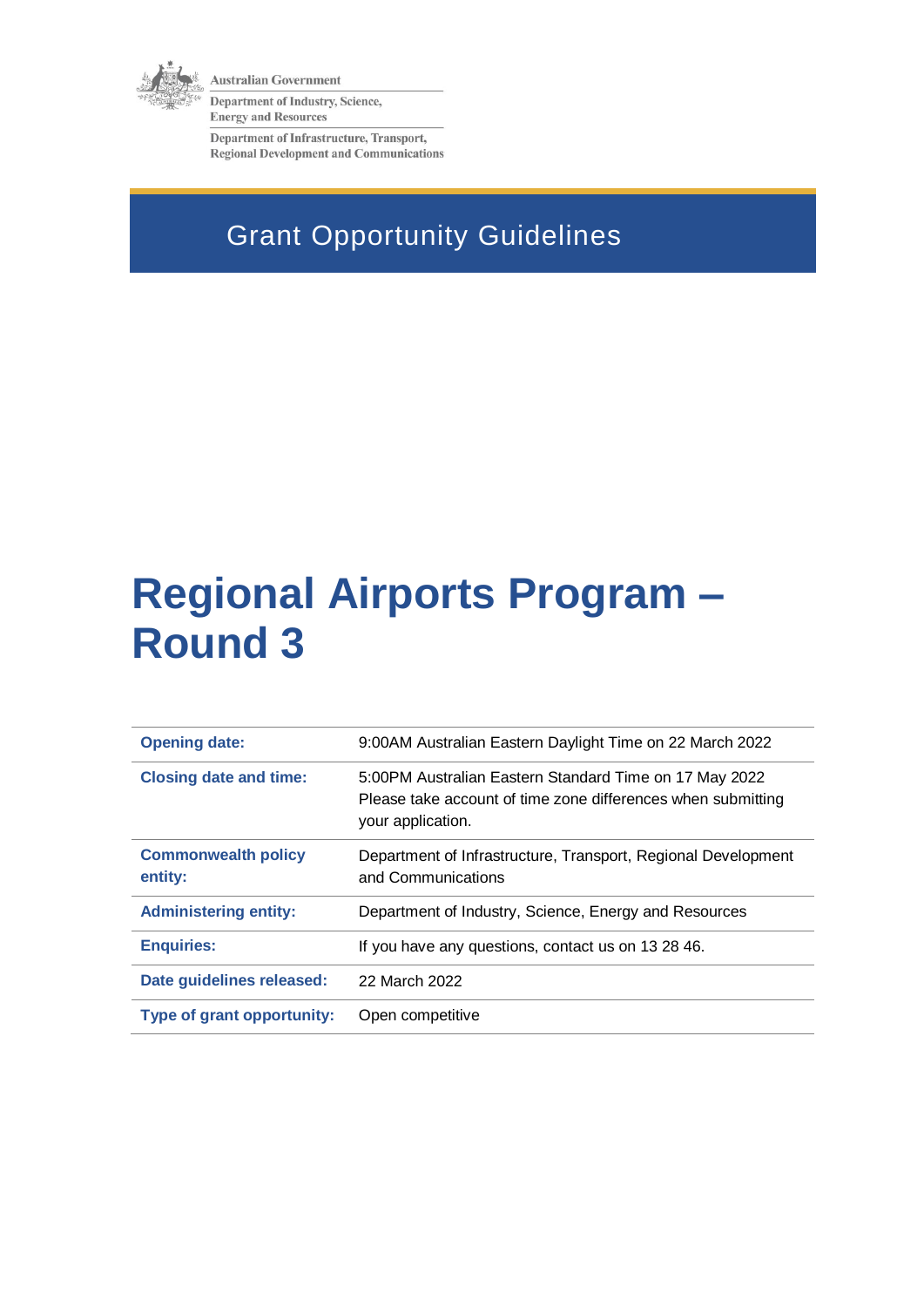# **Contents**

| 1. |       |                                                                            |  |
|----|-------|----------------------------------------------------------------------------|--|
| 2. |       |                                                                            |  |
|    | 2.1.  | About the Regional Airports Program - Round 3 grant opportunity 5          |  |
| 3. |       |                                                                            |  |
|    | 3.1.  |                                                                            |  |
|    | 3.2.  |                                                                            |  |
| 4. |       |                                                                            |  |
|    | 4.1.  |                                                                            |  |
|    | 4.2.  |                                                                            |  |
|    | 4.3.  |                                                                            |  |
|    |       |                                                                            |  |
|    | 5.1.  |                                                                            |  |
|    | 5.2.  |                                                                            |  |
|    | 5.3.  |                                                                            |  |
| 6. |       |                                                                            |  |
|    | 6.1.  |                                                                            |  |
|    | 6.2.  |                                                                            |  |
|    | 6.3.  |                                                                            |  |
|    |       |                                                                            |  |
|    | 7.1.  |                                                                            |  |
|    | 7.2.  |                                                                            |  |
|    | 7.3.  |                                                                            |  |
| 8. |       |                                                                            |  |
|    | 8.1.  |                                                                            |  |
| 9. |       |                                                                            |  |
|    |       |                                                                            |  |
|    | 10.1. |                                                                            |  |
|    | 10.2. |                                                                            |  |
|    | 10.3. | Project/Activity specific legislation, policies and industry standards  14 |  |
|    |       |                                                                            |  |
|    |       |                                                                            |  |
|    |       |                                                                            |  |
|    | 10.4. |                                                                            |  |
|    | 10.5. |                                                                            |  |
|    |       |                                                                            |  |
|    |       |                                                                            |  |
|    |       |                                                                            |  |
|    | 12.1. |                                                                            |  |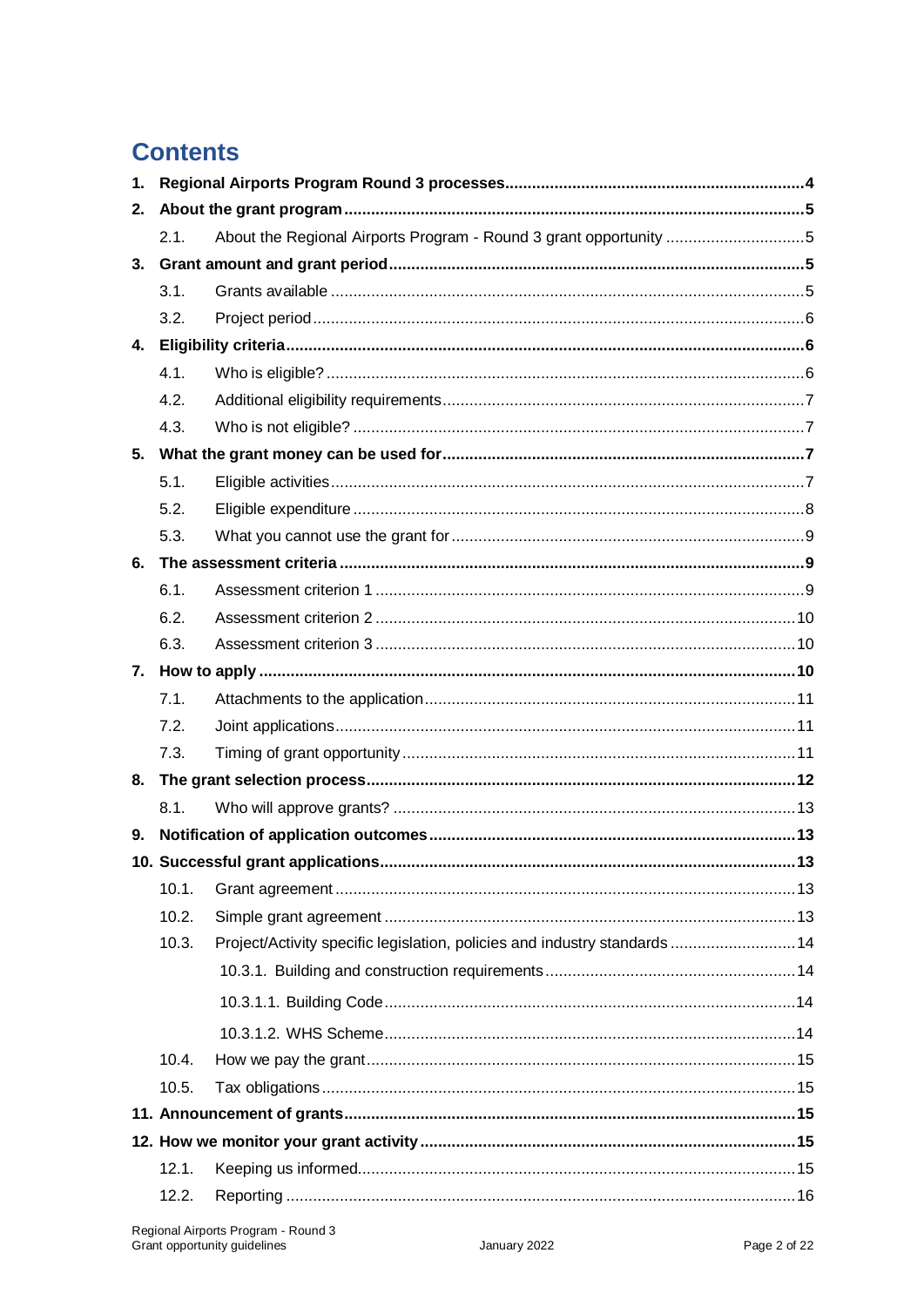|  | 12.3. |  |  |
|--|-------|--|--|
|  | 12.4. |  |  |
|  | 12.5. |  |  |
|  | 12.6. |  |  |
|  | 12.7. |  |  |
|  |       |  |  |
|  | 13.1. |  |  |
|  | 13.2. |  |  |
|  |       |  |  |
|  |       |  |  |
|  |       |  |  |
|  |       |  |  |
|  | 13.3. |  |  |
|  |       |  |  |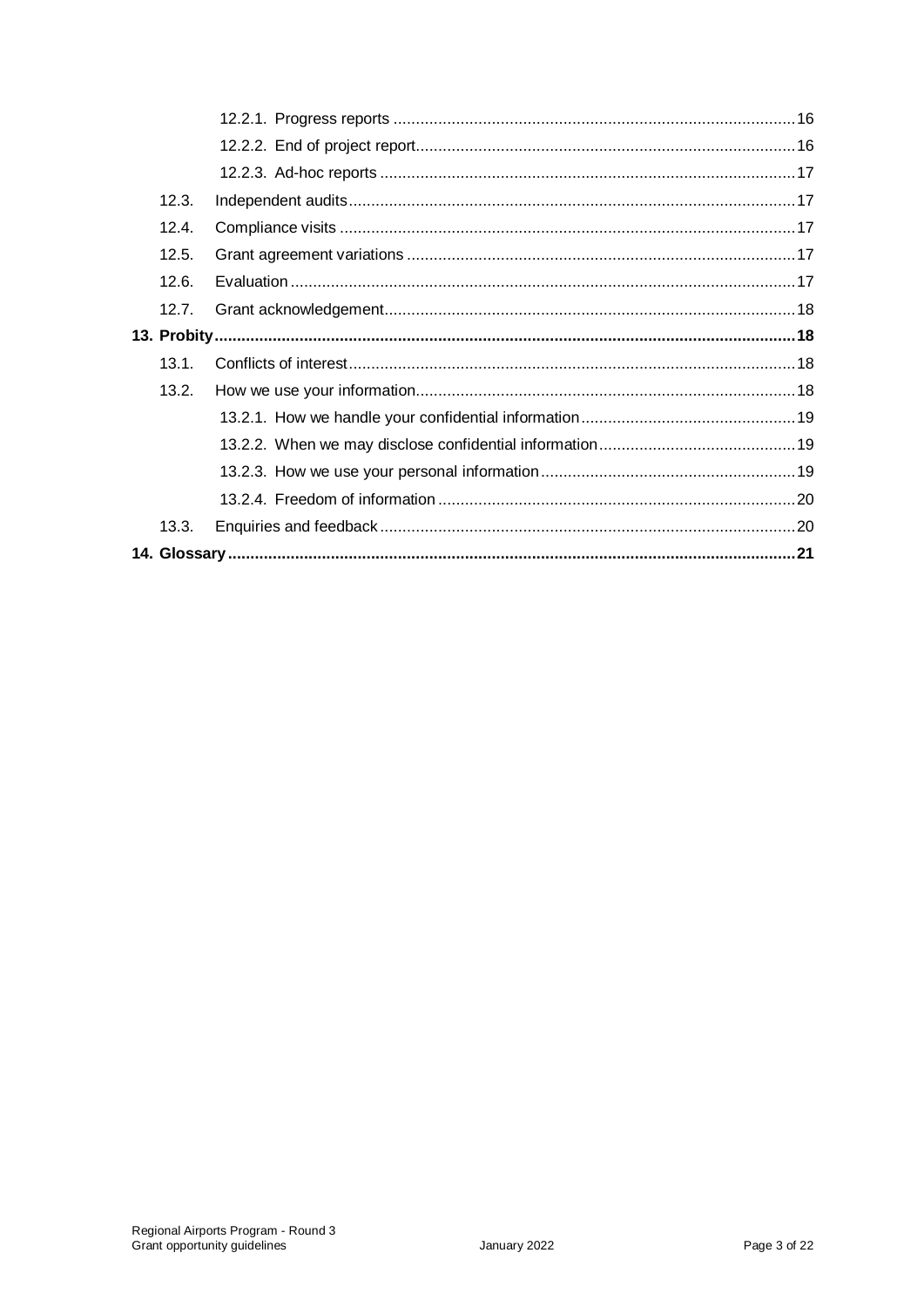# **1. Regional Airports Program Round 3 processes**

**The Regional Airports Program is designed to achieve Australian Government objectives**

This grant opportunity is part of the above grant program, which contributes to the Department of Infrastructure, Transport, Regional Development and Communications' Outcome 2, Program 2.3. The Department works with stakeholders to plan and design the grant program according to the *[Commonwealth Grants Rules and Guidelines](https://www.finance.gov.au/government/commonwealth-grants/commonwealth-grants-rules-guidelines)*.

### Ψ **The grant opportunity opens**

We publish the grant guidelines on business.gov.au and GrantConnect.

# ♦ **You complete and submit a grant application**

You complete the application form, addressing all the eligibility and assessment criteria in order for your application to be considered.

## J **We assess all grant applications**

We review the applications against eligibility criteria and notify you if you are not eligible.

We assess eligible applications against the assessment criteria including an overall consideration of value with relevant money and compare it to other eligible applications.

#### ብ

#### **We make grant recommendations**

We provide advice to the decision maker on the merits of each application.

#### ♦

#### **Grant decisions are made**

The decision maker decides which applications are successful.

#### Ψ

#### **We notify you of the outcome**

We advise you of the outcome of your application. We may not notify unsuccessful applicants until grant agreements have been executed with successful applicants.

#### J

#### **We enter into a grant agreement**

We will enter into a grant agreement with successful applicants. The type of grant agreement is based on the nature of the grant and proportional to the risks involved.

# ♦

#### **Delivery of grant**

You undertake the grant activity as set out in your grant agreement. We manage the grant by working with you, monitoring your progress and making payments.

# J **Evaluation of the Regional Airports Program**

The Department of Infrastructure, Transport, Regional Development and Communications evaluate the specific grant activity and Regional Airports Program as a whole. We base this on information you provide to us and that we collect from various sources.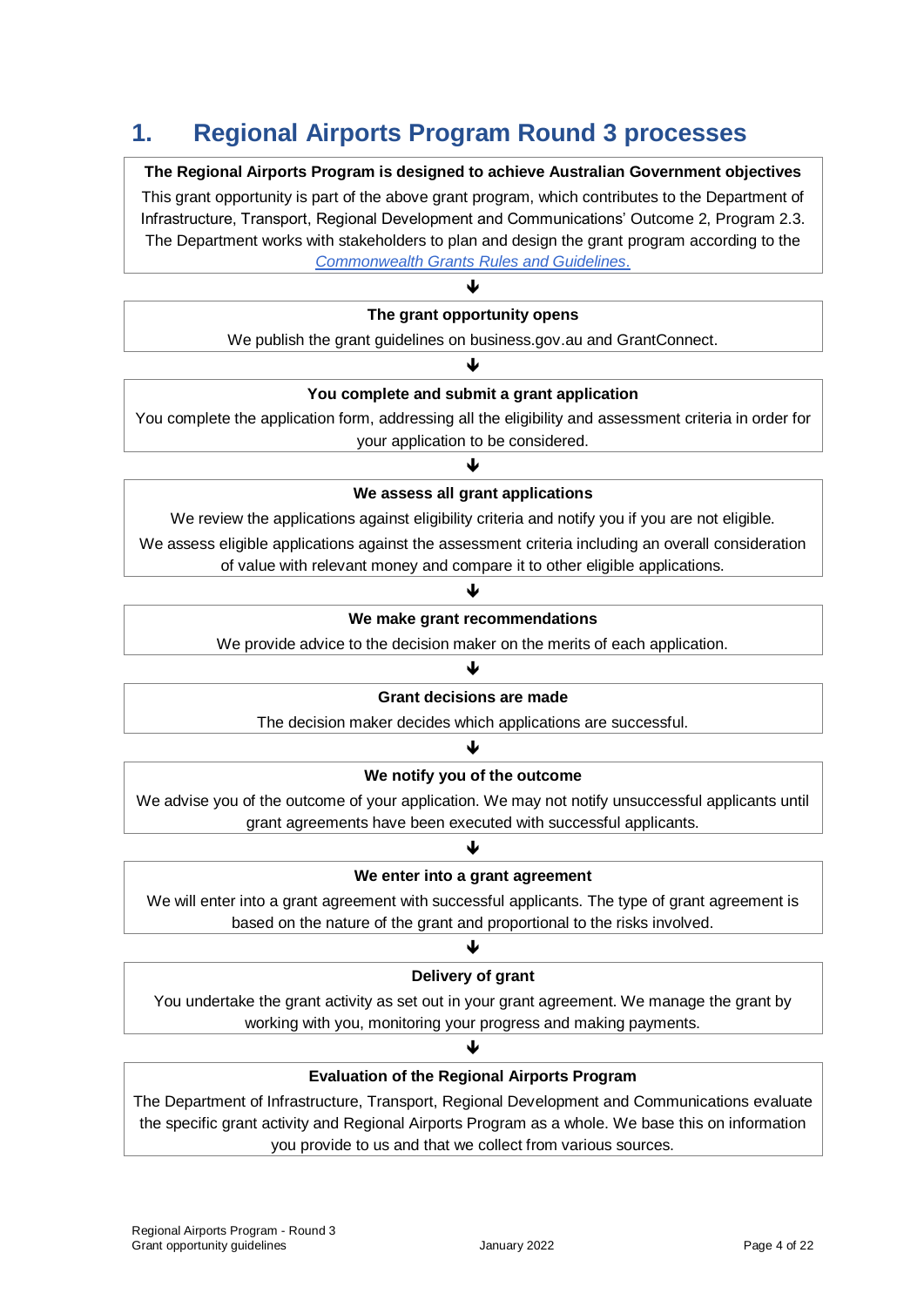# **2. About the grant program**

The \$100 million Regional Airports Program (the program) will run from 2019-20 to 2024-25. The program was announced as part of the 2019-20 Budget.

The objective of the program is to improve the safety and accessibility of airports or aerodromes in regional areas of Australia by assisting airport or aerodrome owners/operators to undertake essential works, promoting aviation safety and access for regional communities.

The intended outcomes of the program are to:

- **improve the safety of aircraft, operators and passengers using regional airports or aerodromes**
- facilitate improved delivery of essential goods and services such as food supplies, health care and passenger air services
- **EXEDENT** improve the connectivity of Australia's regions to domestic and global market opportunities
- meet the operational requirements of aeromedical and other emergency services in the region.

If there are any further grant opportunities as part of this program we will publish the opening and closing dates and any other relevant information o[n business.gov.au](https://business.gov.au/grants-and-programs/regional-airports-program-round-3) and [GrantConnect.](https://www.grants.gov.au/)

We administer the program according to the *[Commonwealth Grants Rules and Guidelines](https://www.finance.gov.au/government/commonwealth-grants/commonwealth-grants-rules-guidelines)*  $(CGRGs)^1$  $(CGRGs)^1$ .

# 2.1. About the Regional Airports Program - Round 3 grant opportunity

These guidelines contain information for the Regional Airports Program - Round 3 grants.

This document sets out:

- the eligibility and assessment criteria
- how we consider and assess grant applications
- how we notify applicants and enter into grant agreements with grantees
- how we monitor and evaluate grantees' performance
- **•** responsibilities and expectations in relation to the opportunity.

The Department of Industry, Science, Energy and Resources (the department) is responsible for administering this grant opportunity on behalf of Department of Infrastructure, Transport, Regional Development and Communications.

We have defined key terms used in these guidelines in the glossary at section [14.](#page-20-0)

You should read this document carefully before you fill out an application.

# **3. Grant amount and grant period**

The Australian Government has announced a total of \$100 million for the program from 2019-20 to 2024-25. For this grant opportunity up to \$29 million is available over three years from 2022-23 to 2024-25.

### 3.1. Grants available

- The minimum grant amount is \$20,000.
- The maximum grant amount is \$5 million.

<sup>1</sup> <https://www.finance.gov.au/government/commonwealth-grants/commonwealth-grants-rules-guidelines>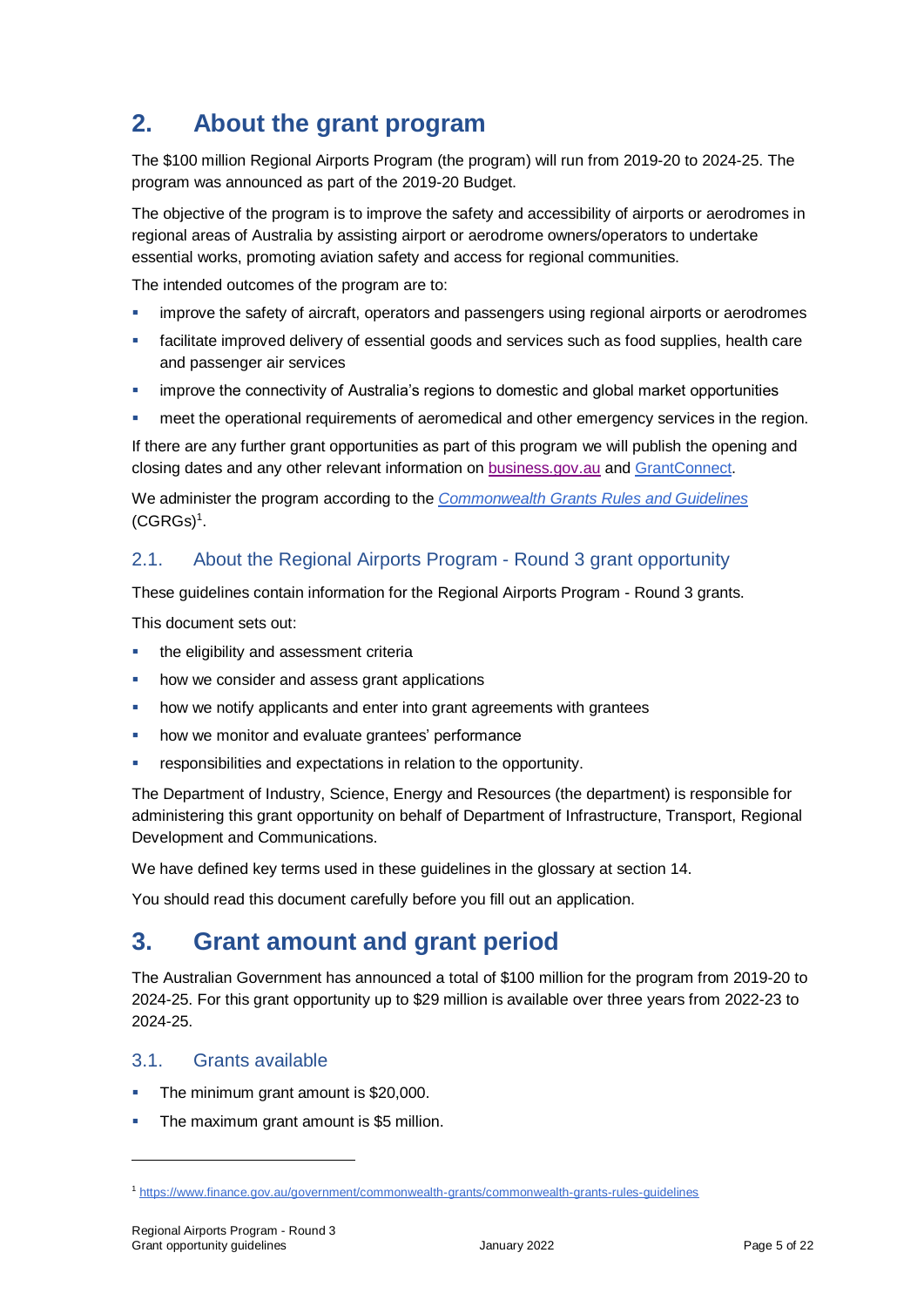We expect that most grants will be between \$20,000 and \$3 million, depending on the scope and complexity of the project.

The grant amount will be up to 50 per cent of eligible project costs (grant percentage), unless:

 the applicant (you) and a third party (could include State, Territory or local government or other non-government funding) are both contributing to eligible project costs, the grant amount will be up to 33.3 per cent of eligible project costs.

You are responsible for funding the remaining eligible and ineligible project costs.

You can fund your contribution from any source including State, Territory and local government. If you are seeking State or Territory Government co-funding, you should follow the appropriate State or Territory Government application process where applicable and advise in your application the status of your application, as this will impact your grant percentage.

Your contribution can be either cash and/or in-kind. Where you provide in-kind contributions, you must calculate the equivalent dollar value. You should calculate in-kind labour at \$39/hour, and use the retail or market price for any goods that you would have otherwise purchased.

### 3.2. Project period

The maximum project period is up to two years.

You must complete your project by 30 April 2025.

# **4. Eligibility criteria**

We cannot consider your application if you do not satisfy all eligibility criteria.

#### <span id="page-5-0"></span>4.1. Who is eligible?

To be eligible you must:

- have an Australian Business Number (ABN)
- be an owner and/or operator of an existing aerodrome or airport in a regional area in Australia and be one of the following entities:
- an entity, incorporated in Australia (including incorporated trustees on behalf of a trust)
- an Australian local government agency or body as defined in section [14](#page-20-0)
- an Australian State/Territory Government agency or body
- **a** corporate Commonwealth entity
- an Aboriginal and Torres Strait Islander Corporation registered under the *Corporations (Aboriginal and Torres Strait Islander) Act 2006* (Cth).

State agencies or other eligible entities may apply on behalf of aerodrome owners/operators. In such cases, the state agency or other eligible entity will be the lead applicant in a joint application and will be wholly responsible for the project, including administering, reporting and acquitting all project expenditure. Only the lead organisation can submit the application form and enter into a grant agreement with the Commonwealth.

Joint applications are acceptable, provided you have a lead organisation who is the main driver of the project and is eligible to apply. For further information on joint applications, refer to section [7.2.](#page-10-0)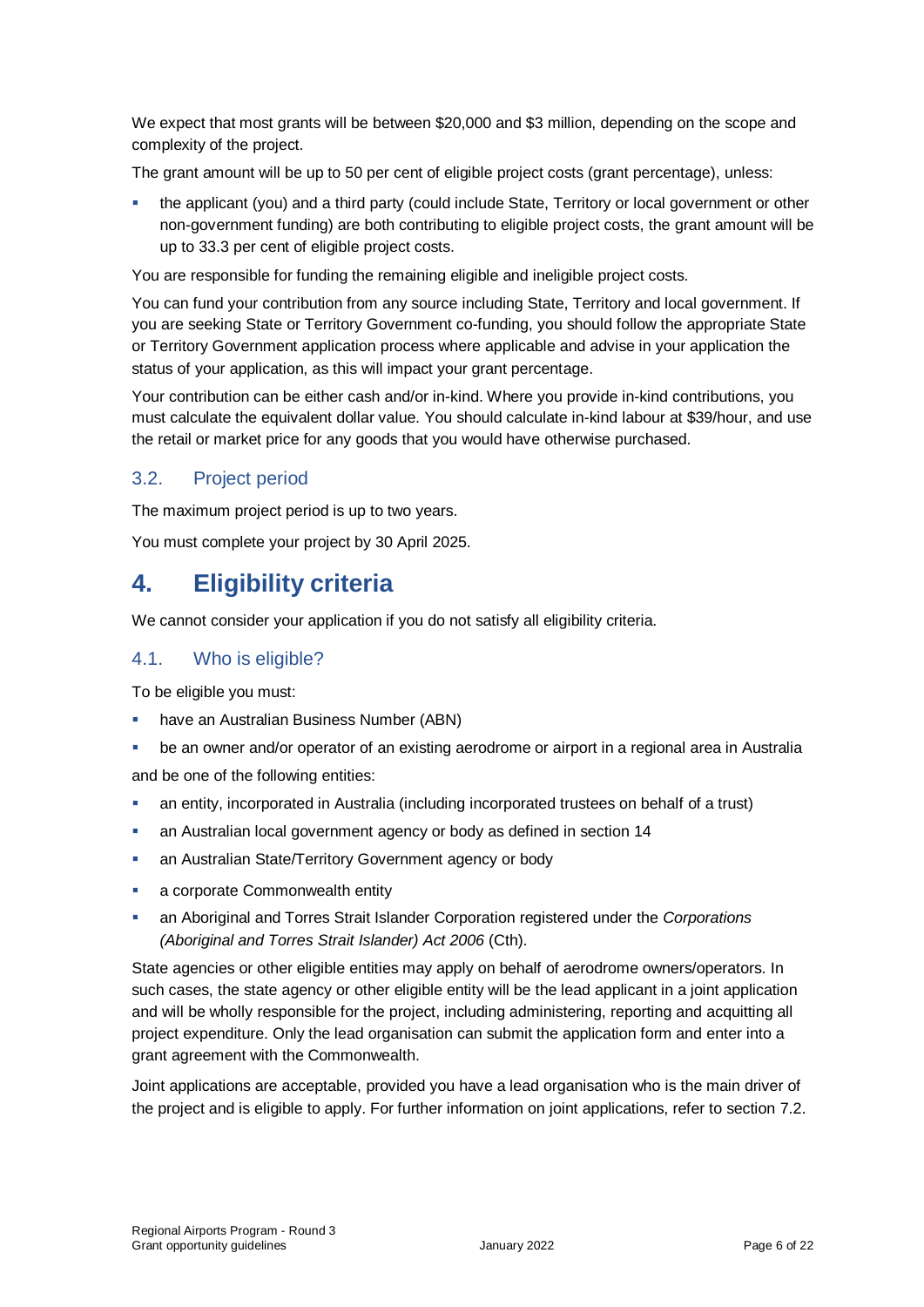# 4.2. Additional eligibility requirements

We can only accept applications where:

- your aerodrome is identified as Inner Regional or Outer Regional as defined by the 2016 Australian Statistical Geographic Standard (ASGS) Remoteness Area<sup>2</sup> (check your aerodrome location is Inner Regional or Outer Regional using [nationalmap.gov.au\)](https://www.nationalmap.gov.au/#share=s-wifQfDmGowsFat6PqE1YBDgQe9w).
- your aerodrome or airport's passenger throughput was below 250,000 passengers (from all flight types) in 2019.
- you can provide evidence from your board or Council (or chief executive officer or equivalent if there is no board) that the project is supported by the applicant organisation, and that the organisation is willing to accept responsibility to complete the project and meet the costs of the project not covered by grant funding.

We cannot waive the eligibility criteria under any circumstances.

# 4.3. Who is not eligible?

You are not eligible to apply if you are:

- an organisation, or your project partner is an organisation, included on the National Redress Scheme's website on the list of 'Institutions that have not joined or signified their intent to join the Scheme' [\(www.nationalredress.gov.au\)](http://www.nationalredress.gov.au/)
- an employer of 100 or more employees that has [not complied](https://www.wgea.gov.au/what-we-do/compliance-reporting/non-compliant-list) with the *Workplace Gender Equality Act (2012)*.
- an individual
- a partnership
- the owner/operator of a federally-leased airport
- any organisation not included in section [4.1](#page-5-0)
- a trust (however, an incorporated trustee may apply on behalf of a trust)
- a non-corporate Commonwealth entity.

# **5. What the grant money can be used for**

### <span id="page-6-0"></span>5.1. Eligible activities

To be eligible your activities must directly relate to the project and can include:

- works to improve all weather capability of the aerodrome and aircraft safety including:
	- **sealing and/or re-sealing and/or re-sheeting of aircraft pavements**
	- extending or strengthening a runway, taxiway parking bays and/or related areas
	- repair, restoration and/or reconstruction of the airstrip, taxiway and/or apron
	- **airside drainage works**
	- **a** airside ambulance and passenger shelters.
- works to enhance aerodrome safety for aircraft operations including:
	- **EXECUTE:** installation or restoration of animal fencing
	- provision of navigational aids and safety equipment
	- **works to reduce safety hazards at an aerodrome, and**

<sup>2</sup><https://www.abs.gov.au/ausstats/abs@.nsf/Latestproducts/1270.0.55.005Main%20Features5July%202016>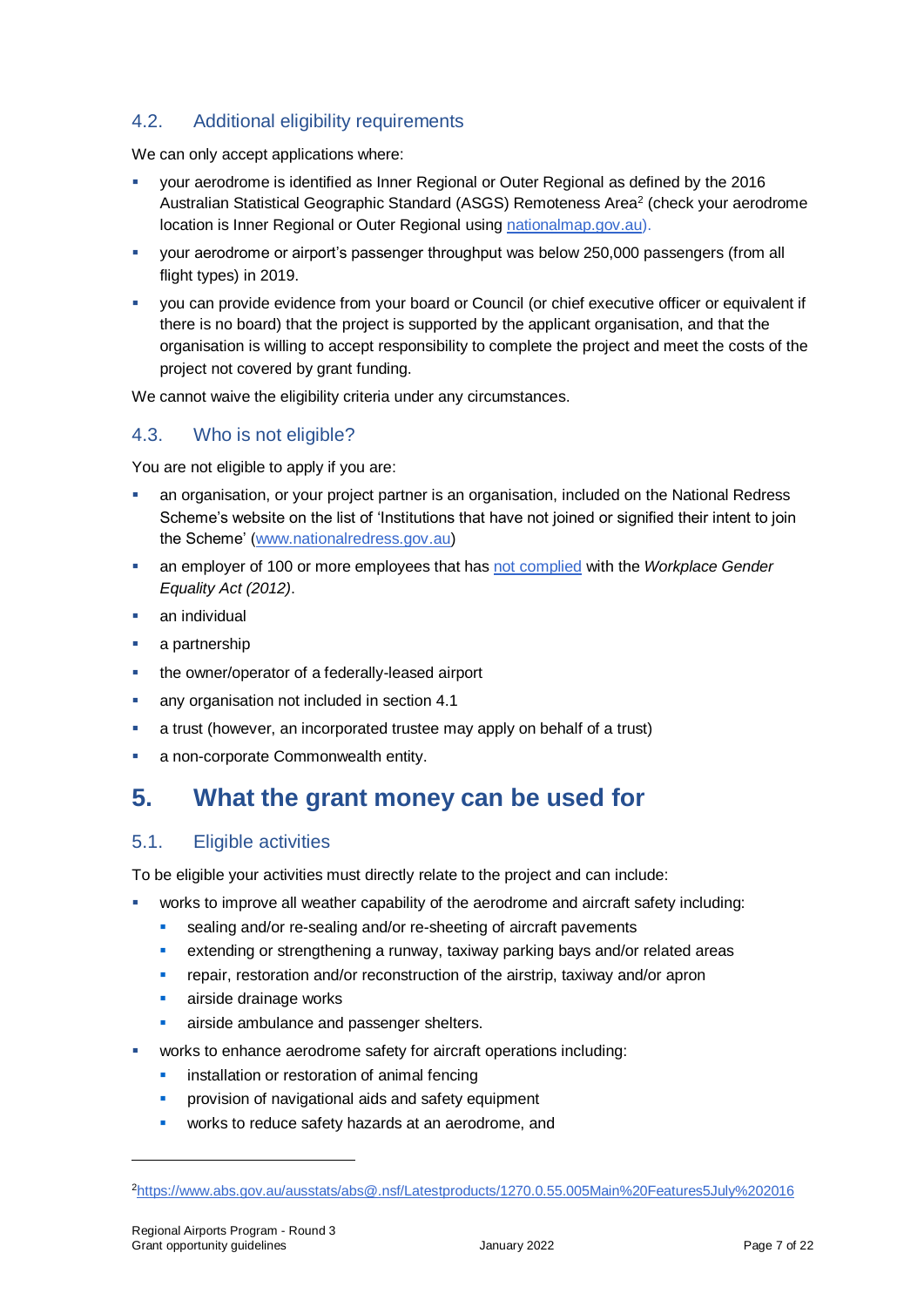- **•** provision of safety related operational and/or training manuals and training for key operational personnel.
- **works to better enable night time operations including:** 
	- **EXEC** installation of runway and taxiway lighting
	- **PEDECISE 10 FIGURE 10 FIGURE 10** FIGURE 100 FIGURE 100 FIGURE 100 FIGURE 100 FIGURE 100 FIGURE 100 FIGURE 100 FIGURE 100 FIGURE 100 FIGURE 100 FIGURE 100 FIGURE 100 FIGURE 100 FIGURE 100 FIGURE 100 FIGURE 100 FIGURE 100 F
	- **EXECTE 13 Installation of Pilot Activated Lighting Control systems.**

We may also approve other activities.

#### <span id="page-7-0"></span>5.2. Eligible expenditure

You can only spend grant funds on eligible expenditure you have incurred on an agreed project as defined in your grant agreement.

Eligible expenditure items are:

- Contractor costs
	- costs associated with contractors who undertake project activities (including capital items and materials purchased by contractor)
- **Employee costs** 
	- **the portion of employee costs directly related to undertaking core elements of the project**
- Aviation-safety related staff training
	- costs associated with the provision of aviation-safety related staff training
- Capital expenditure
	- for the purchase of assets, including:
		- **Provisions**
		- **Ilighting and control systems**
		- **n** markers and navigational aids
		- **training materials**
- **Materials** 
	- costs associated with the purchase of materials for:
		- airstrip sealing, re-sealing and sheeting
		- **•** repair, restoration and reconstruction or drainage works
		- airside ambulance and passenger shelters.
- Contingency costs up to a maximum of 10 per cent of the eligible project cost. Noting that we only make payments based on actual cost incurred.
- Independent Audit Report
	- costs of an independent audit of project expenditure up to a maximum of 1 per cent of total eligible project expenditure (mandatory for projects over \$500,000 or where we request one).

We may update the guidance on eligible and ineligible expenditure from time to time. If your application is successful, the version in place when you submitted your application applies to your project.

If your application is successful, we may ask you to verify project costs that you provided in your application. You may need to provide evidence such as quotes for major costs.

Not all expenditure on your project may be eligible for grant funding. The Program Delegate (who is a manager within the department with responsibility for administering the program) makes the final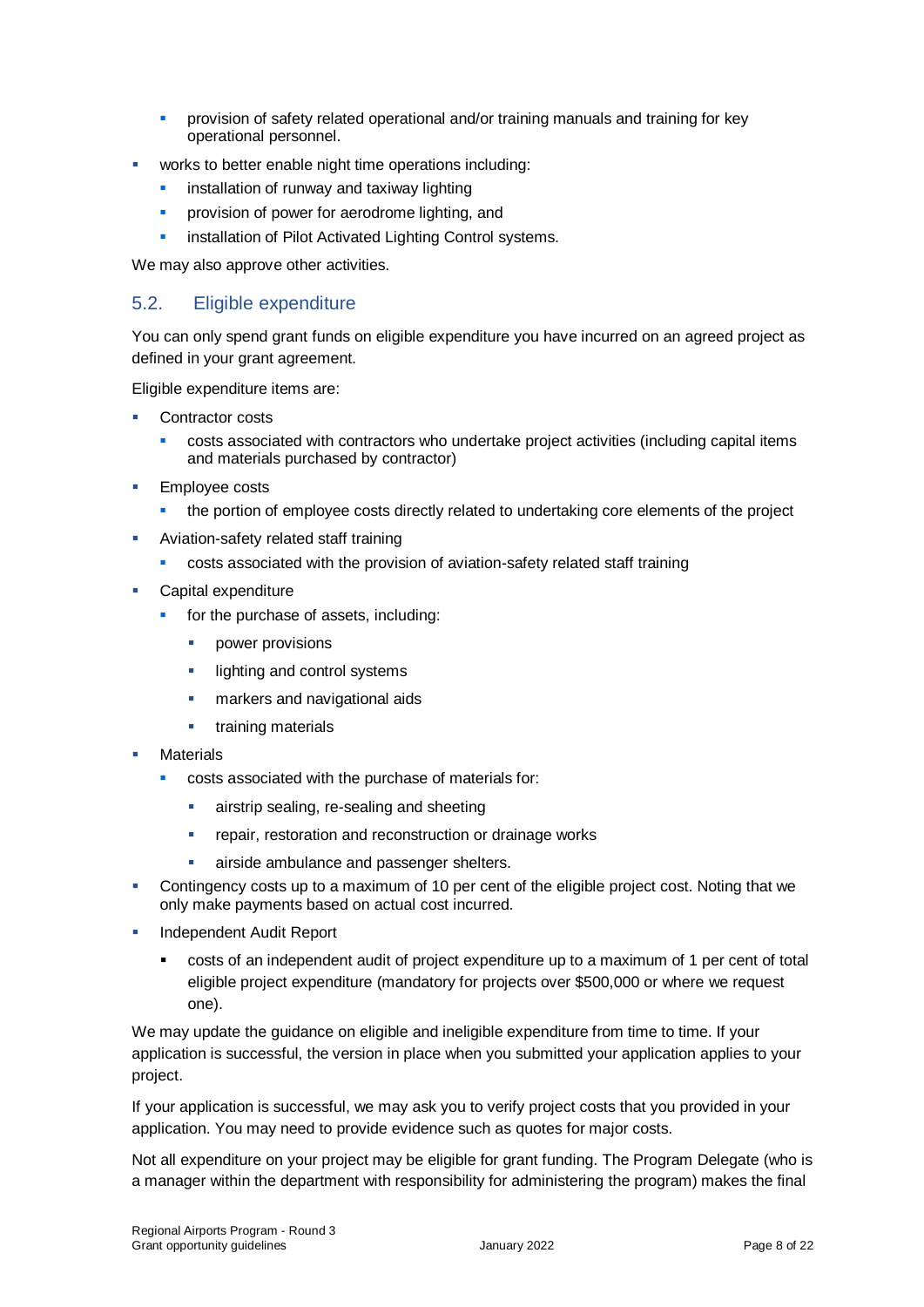decision on what is eligible expenditure and may give additional guidance on eligible expenditure if required.

You must incur the project expenditure between the project start and end date for it to be eligible unless stated otherwise.

You may elect to commence your project from the date we notify you that your application is successful. We are not responsible for any expenditure you incur until a grant agreement is executed. The Commonwealth will not be liable, and should not be held out as being liable, for any activities undertaken before the grant agreement is executed.

### 5.3. What you cannot use the grant for

Expenditure items that are not eligible are:

- costs that cannot be directly linked to improving the safety and accessibility of your aerodrome
- payment of salaries for existing staff or contractors not directly employed on core elements of the project
- aerodrome landside infrastructure costs such as works on terminals, hangars, commercial developments and aerodrome buildings
- **EXECURITY SCREENING EQUIPMENT, Staff or buildings**
- purchase of motor vehicles, heavy plant and equipment
- project or tender planning, design, research or feasibility costs
- costs associated with the introduction or expansion of commercial air services to the aerodrome
- safety related staff training costs not directly related to aviation safety
- routine operational expenses, including communications, accommodation, office computing facilities, printing and stationery, postage, legal and accounting fees and bank charges, and
- ongoing routine maintenance activities such as slashing and mowing.

# **6. The assessment criteria**

You must address all assessment criteria in your application. We will assess your application based on the weighting given to each criterion.

The application form asks questions that relate to the assessment criteria below. The amount of detail and supporting evidence you provide in your application should be relative to the project size, complexity and grant amount requested. You should provide evidence to support your answers. The application form displays size limits for answers.

We will only consider funding applications that score at least 50 per cent against each assessment criterion, as these represent best value for money.

#### 6.1. Assessment criterion 1

#### **Demonstrated need for your project (50 points)**

You should demonstrate this by explaining:

a. the extent of need to improve general access, all weather access and/or safety of the airstrip to facilitate delivery of essential services to the community (where applicable, attach evidence to support your application, including airstrip inspection or engineering reports)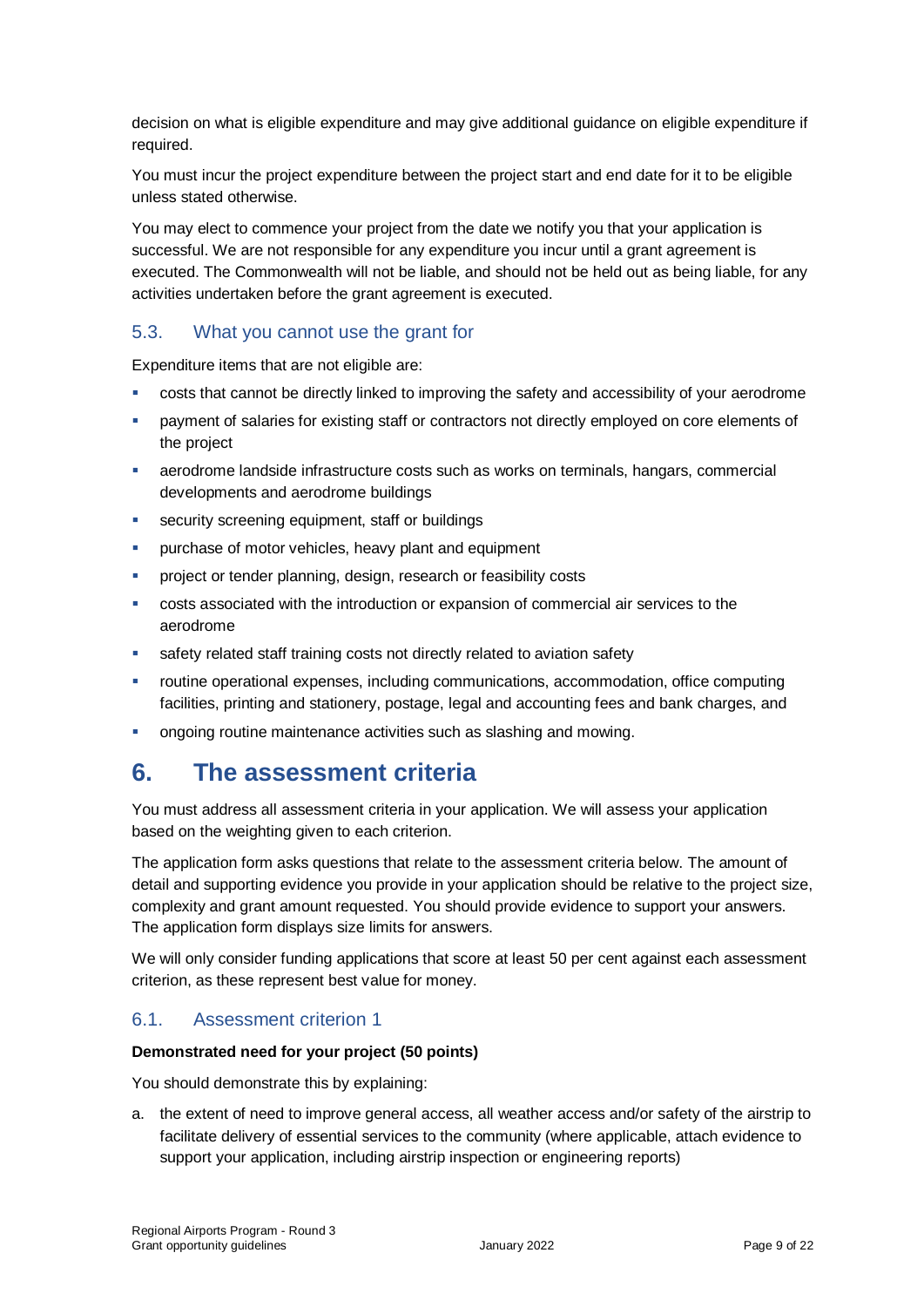- b. the extent to which upgrades are required to support the operation of aeromedical flights, aerial firefighting services and/or other essential air services to the community
- c. the extent to which the project is time critical and the extent to which it cannot proceed without grant funding.

#### 6.2. Assessment criterion 2

#### **Capacity, capability and resources to deliver the project (30 points)**

You should demonstrate this by explaining:

- a. your track record managing similar projects
- b. your plan to manage the project including addressing scope, implementation plan, procurement and works, timeframes, budget and risk management (including work health and safety)
- c. your strategy to maintain the project outcomes beyond the term of the grant funding.

#### 6.3. Assessment criterion 3

#### **Impact/benefit of grant funding on your project (20 points)**

You should demonstrate this by explaining:

- d. the benefits to be provided to the communities serviced by the aerodrome and nation more broadly (including what services the community relies upon the aerodrome for)
- e. total investment the grant will leverage (including the level of State/Territory Government cofunding and/or the contribution to other Commonwealth Government programs).

# **7. How to apply**

Before applying you should read and understand these guidelines, the sample [application form](https://business.gov.au/grants-and-programs/regional-airports-program-round-3#key-documents) and the sampl[e grant agreement](https://business.gov.au/grants-and-programs/regional-airports-program-round-3#key-documents) published on business.gov.au and GrantConnect.

You will need to set up an account to access our online [portal.](https://portal.business.gov.au/) The portal allows you to apply for and manage a grant or service in a secure online environment. You can only submit an application during a funding round.

To apply, you must:

- complete the online [application form](https://business.gov.au/grants-and-programs/regional-airports-program-round-3) via business.gov.au
- provide all the information requested
- **address all eligibility and assessment criterially**
- include all necessary attachments.

You can view and print a copy of your submitted application on the portal for your own records.

You are responsible for making sure your application is complete and accurate. Giving false or misleading information is a serious offence under the *Criminal Code Act 1995* (Cth). If we consider that you have provided false or misleading information we may not progress your application. If you find an error in your application after submitting it, you should call us immediately on 13 28 46.

If we find an error or information that is missing, we may ask for clarification or additional information from you that will not change the nature of your application. However, we can refuse to accept any additional information from you that would change your submission after the application closing time.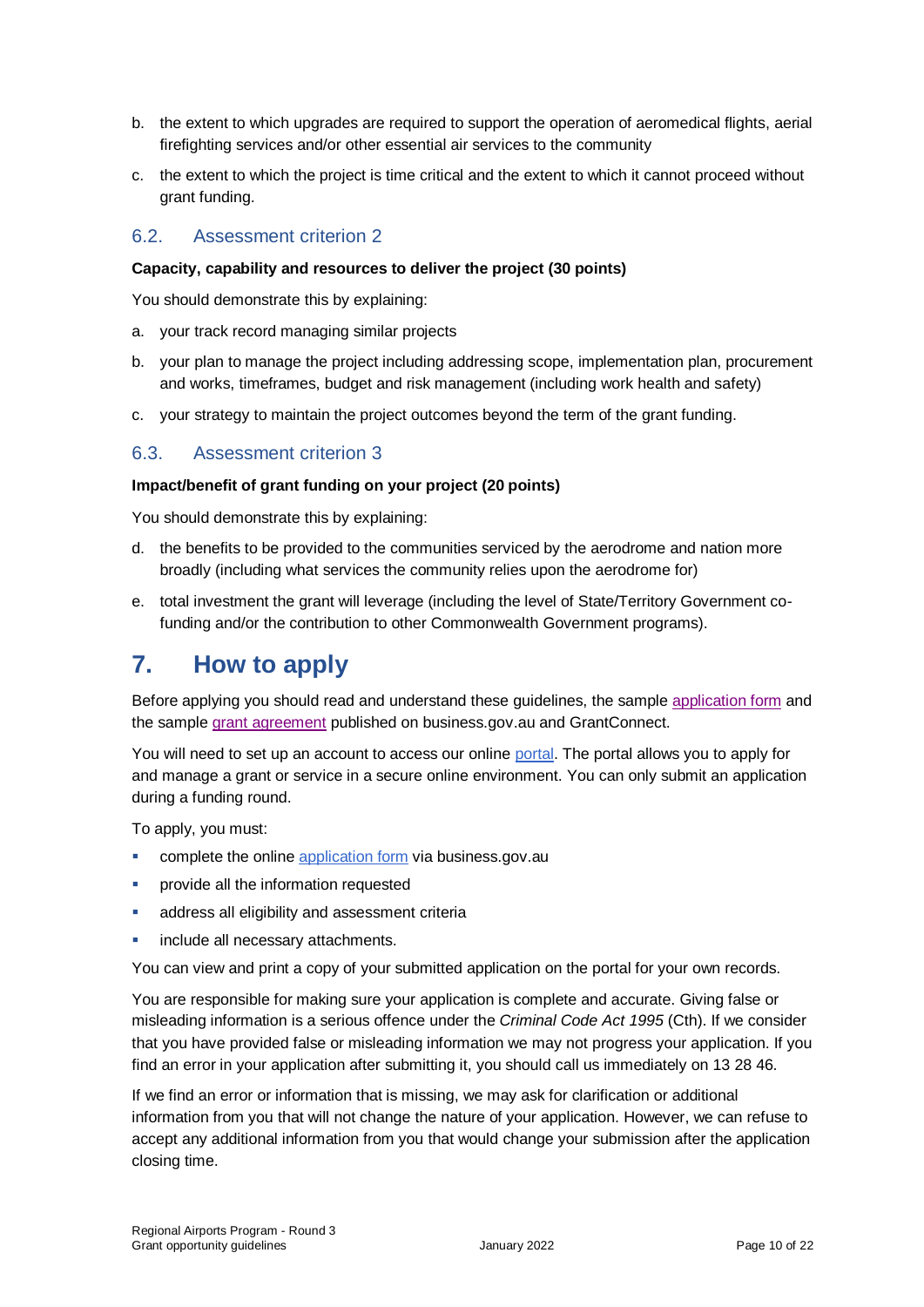If you need further guidance around the application process, or if you have any issues with the portal, [contact us](https://www.business.gov.au/contact-us) at business.gov.au or by calling 13 28 46.

### 7.1. Attachments to the application

You must provide the following documents with your application:

- evidence of support from the Council, board, CEO or equivalent (template provided on [business.gov.au](https://business.gov.au/grants-and-programs/regional-airports-program-round-3#key-documents) an[d GrantConnect\)](http://www.grants.gov.au/). Where the CEO or equivalent submits the application, we will accept this as evidence of support.
- **•** project plan to support your claims against assessment criterion 2
- **trust deed (where applicable)**
- evidence to support your application, including airstrip inspection or engineering reports and quotes (where applicable).

You must attach supporting documentation in line with the instructions provided in the form. You should only attach requested documents. The total of all attachments cannot exceed 20MB. We will not consider information in attachments that we do not request.

# <span id="page-10-0"></span>7.2. Joint applications

We recognise that some organisations may want to join together as a group to deliver a project. In these circumstances, you must appoint a lead organisation. Only the lead organisation can submit the application form and enter into the grant agreement with the Commonwealth. The application should identify all other members of the proposed group and include a letter of support from each of the project partners. Each letter of support should include:

- details of the project partner
- an overview of how the project partner will work with the lead organisation and any other project partners in the group to successfully complete the project
- an outline of the relevant experience and/or expertise the project partner will bring to the group
- the roles/responsibilities the project partner will undertake, and the resources it will contribute (if any)
- details of a nominated management level contact officer.

You must have a formal arrangement in place with all parties prior to execution of the grant agreement.

# 7.3. Timing of grant opportunity

You can only submit an application between the published opening and closing dates. We cannot accept late applications, except where the project is urgent due to emergency circumstances. To apply under these circumstances contact us at 13 28 46 or at business.gov.au. Consideration of out of round applications is at the Assessment Panel's discretion, taking into account your justification for the urgency of the project.

If you are successful, we expect you will be able to commence your project around August 2022.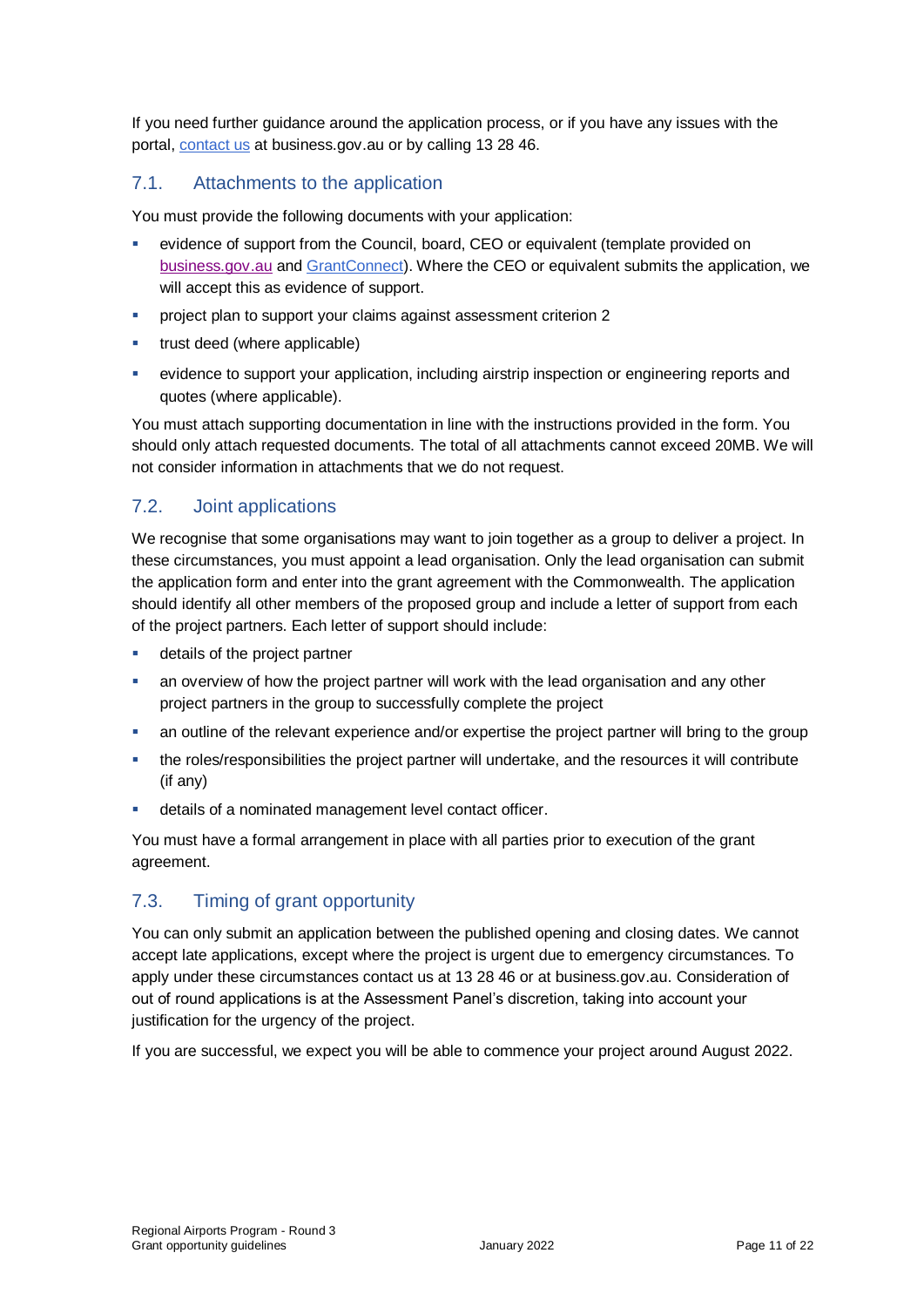#### Table 1: Expected timing for this grant opportunity

| Activity                                   | Timeframe                                                                                                                                                             |
|--------------------------------------------|-----------------------------------------------------------------------------------------------------------------------------------------------------------------------|
| Assessment of applications                 | 8 weeks                                                                                                                                                               |
| Approval of outcomes of selection process  | 4 weeks                                                                                                                                                               |
| Negotiations and award of grant agreements | 1-3 weeks                                                                                                                                                             |
| Notification to unsuccessful applicants    | 2 weeks                                                                                                                                                               |
| Earliest start date of project             | The date we notify you that your<br>application has been successful (We are<br>not responsible for any expenditure you<br>incur until a grant agreement is executed). |
| End date of grant commitment               | Two years from project start date and no<br>later than 30 April 2025.                                                                                                 |

# **8. The grant selection process**

We first review your application against the eligibility criteria. If eligible, we will then assess it against the assessment criteria. Only eligible applications will proceed to the assessment stage.

We consider your application on its merits, based on:

- how well it meets the criteria
- how it compares to other applications
- whether it provides value with relevant money.

When assessing whether the application represents value with relevant money, we will have regard to:

- the overall objectives of the grant opportunity
- the evidence provided to demonstrate how your project contributes to meeting those objectives
- the relative value of the grant sought.

In consultation with the Department of Infrastructure, Transport, Regional Development and Communications, we may assign a technical expert to develop or analyse the work program submitted by an applicant, including compliance with any relevant Civil Aviation and Safety Authority (CASA) standards and costings.

We may refer your application to an Assessment Panel with representatives from the Department of Infrastructure, Transport, Regional Development and Communications for assessment. The Assessment Panel may also have stakeholder group representatives. We may also use the Assessment Panel for out of round applications where the project is urgent due to emergency circumstances.

Your application will be assessed against the assessment criteria and we will compare it to other eligible applications in a funding round before recommending which projects to fund.

For out of round applications where the project is due to emergency circumstances, we will first consider your justification for urgency of the project. Where the Assessment Panel agrees your project is urgent and warrants out of round assessment, it will assess your application against the eligibility and merit criteria within these guidelines.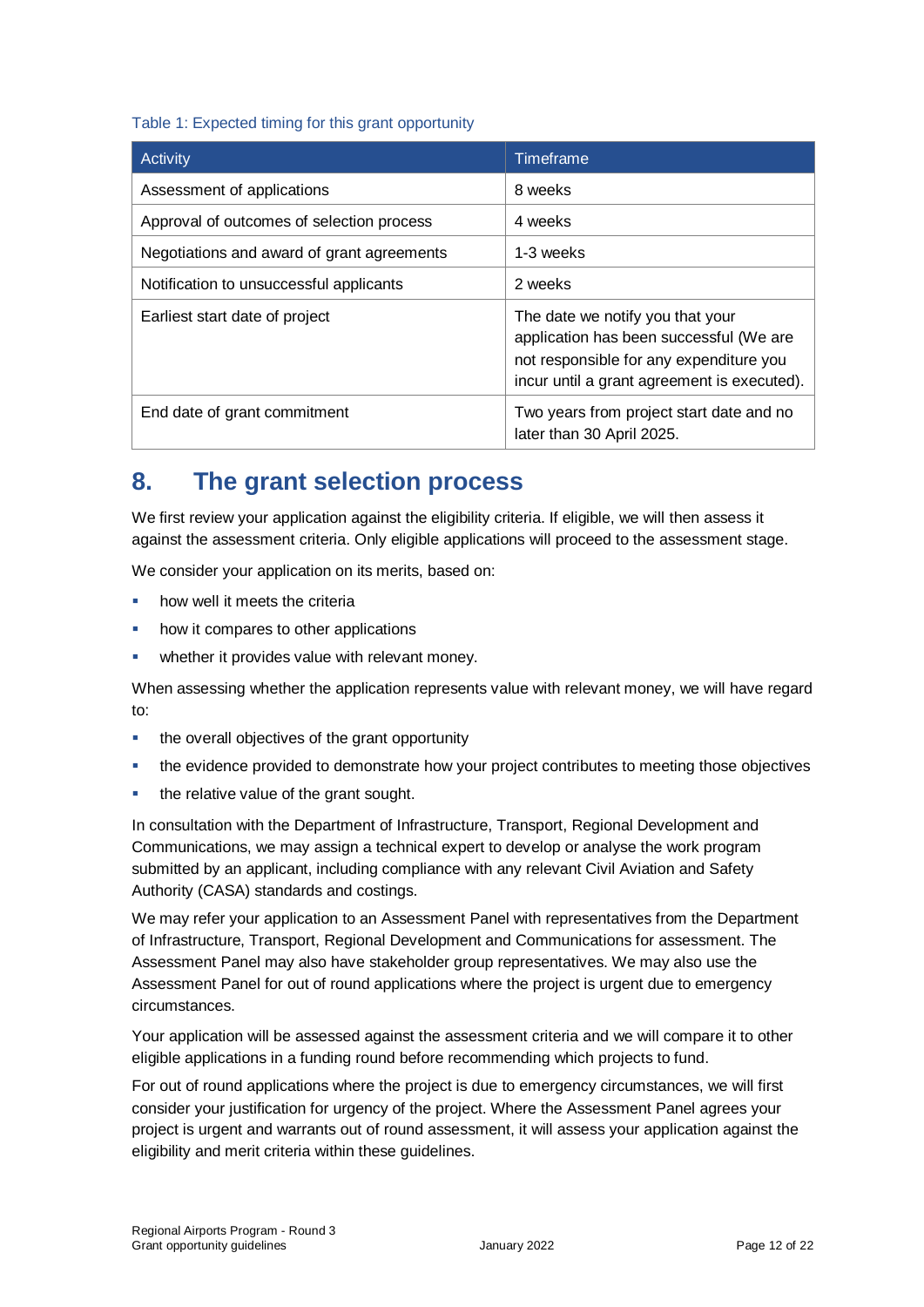If the selection process identifies unintentional errors in your application, we may contact you to correct or clarify the errors, but you cannot make any material alteration or addition.

# 8.1. Who will approve grants?

The Minister decides which grants to approve taking into account the recommendations of the assessment panel and the availability of grant funds.

The Minister's decision is final in all matters, including:

- the grant approval
- **the grant funding to be awarded**
- any conditions attached to the offer of grant funding

We cannot review decisions about the merits of your application.

The Minister will not approve funding if there is insufficient program funds available across relevant financial years for the program.

# **9. Notification of application outcomes**

We will advise you of the outcome of your application in writing. If you are successful, we advise you of any specific conditions attached to the grant.

If you are unsuccessful, we will give you an opportunity to discuss the outcome with us. You can submit a new application for the same (or similar) project in any future funding rounds. You should include new or more information to address the weaknesses that prevented your previous application from being successful. If a new application is substantially the same as a previous ineligible or unsuccessful application, we may refuse to consider it for assessment.

# **10. Successful grant applications**

### 10.1. Grant agreement

You must enter into a legally binding grant agreement with the Commonwealth. The grant agreement has general terms and conditions that cannot be changed. A sample [grant agreement](https://business.gov.au/grants-and-programs/regional-airports-program-round-3#key-documents) is available on business.gov.au and GrantConnect.

We must execute a grant agreement with you before we can make any payments. Execute means both you and the Commonwealth have signed the agreement. We are not responsible for any expenditure you incur until a grant agreement is executed.

The approval of your grant may have specific conditions determined by the assessment process or other considerations made by the Minister. We will identify these in the offer of grant funding.

If you enter an agreement under the Regional Airports Program, you cannot receive other grants for this project from other Commonwealth granting programs.

The Commonwealth may recover grant funds if there is a breach of the grant agreement.

### 10.2. Simple grant agreement

We will use a simple grant agreement.

You will have 30 days from the date of a written offer to execute this grant agreement with the Commonwealth During this time, we will work with you to finalise details.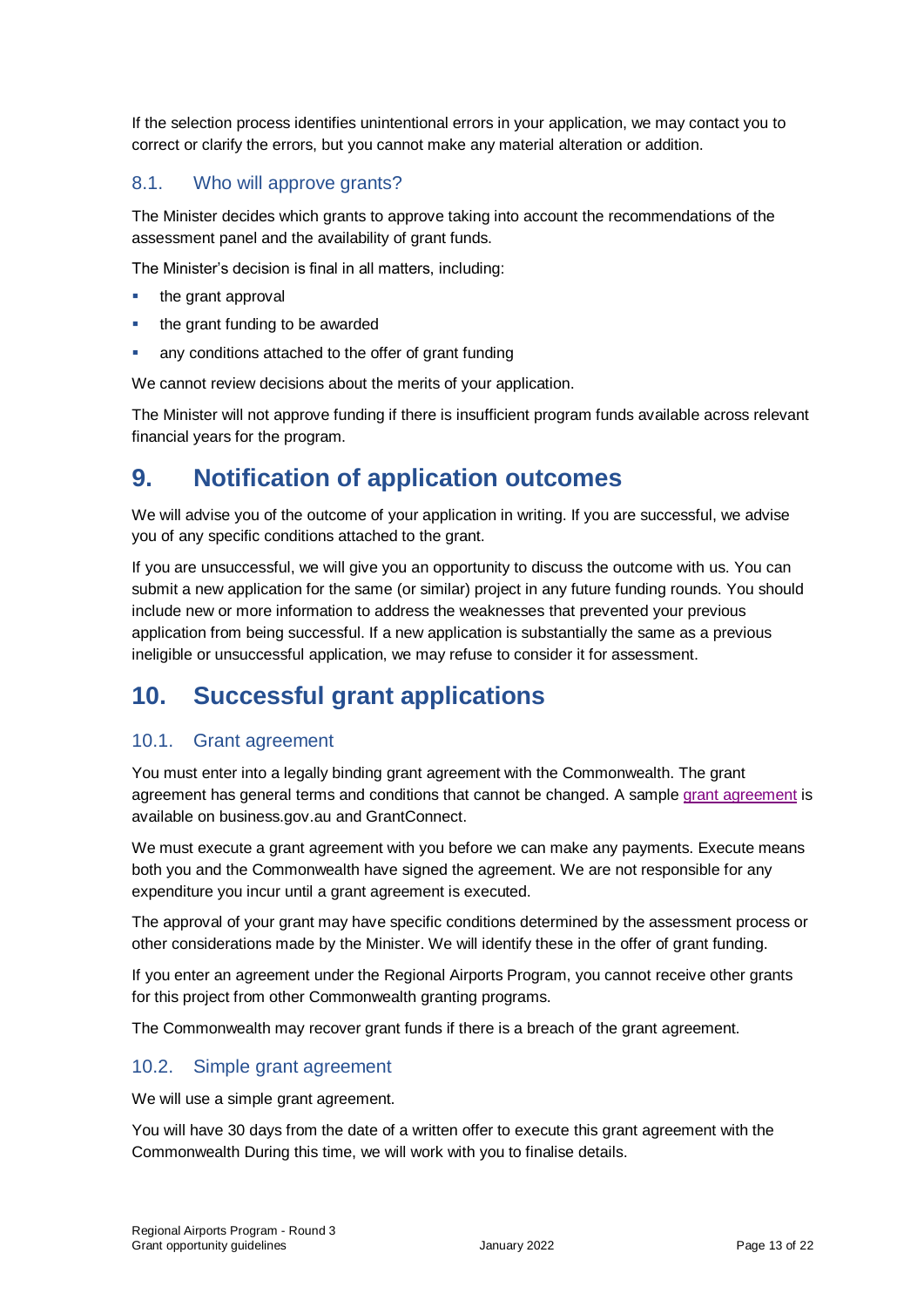The offer may lapse if both parties do not sign the grant agreement within this time. Under certain circumstances, we may extend this period. We base the approval of your grant on the information you provide in your application. We will review any required changes to these details to ensure they do not impact the project as approved by the Minister.

# 10.3. Project/Activity specific legislation, policies and industry standards

You must comply with all relevant laws and regulations in undertaking your project. You must also comply with the specific legislation/policies/industry standards that follow. It is a condition of the grant funding that you meet these requirements. We will include these requirements in your grant agreement.

In particular, you will be required to comply with:

State/Territory legislation in relation to working with children.

#### 10.3.1. Building and construction requirements

Wherever the government funds building and construction activities, the following special regulatory requirements apply.

- Code for the Tendering and Performance of Building Work 2016 [\(Building Code 2016\)](https://www.abcc.gov.au/building-code/building-code-2016)<sup>3</sup>
- Australian Government Building and Construction WHS Accreditation Scheme [\(WHS](http://www.fsc.gov.au/sites/fsc/needaccredited/accreditationscheme/pages/theaccreditationscheme)  [Scheme\)](http://www.fsc.gov.au/sites/fsc/needaccredited/accreditationscheme/pages/theaccreditationscheme)<sup>4</sup>

These regulations are subject to the level of funding you receive as outlined below.

#### **10.3.1.1.Building Code**

The Building Code is administered by relevant State and Territory administrations under relevant State or Territory legislation on behalf of the **Australian Building and Construction Commission**.<sup>5</sup>

The Building Code applies to all construction projects funded by the Australian government through grants and other programs where:

- the value of Australian Government contribution to a project is at least \$5 million and represents at least 50 per cent of the total construction project value; or
- **•** regardless of the proportion of Australian Government funding, where the Australian Government contribution to a project is \$10 million or more.

#### **10.3.1.2.WHS Scheme**

The WHS Scheme is administered by the **Office of the Federal Safety Commissioner**<sup>6</sup>.

The Scheme applies to projects that are directly or indirectly funded by the Australian Government where

- the value of the Australian Government contribution to the project is at least \$6 million and represents at least 50 per cent of the total construction project value; or
- the Australian Government contribution to a project is \$10 million (GST inclusive) or more, irrespective of the proportion of Australian Government funding; and

<sup>3</sup> <https://www.abcc.gov.au/building-code/building-code-2016>

<sup>4</sup> <http://www.fsc.gov.au/sites/fsc/needaccredited/accreditationscheme/pages/theaccreditationscheme>

<sup>5</sup> <https://www.abcc.gov.au/>

<sup>6</sup> <http://www.fsc.gov.au/sites/FSC>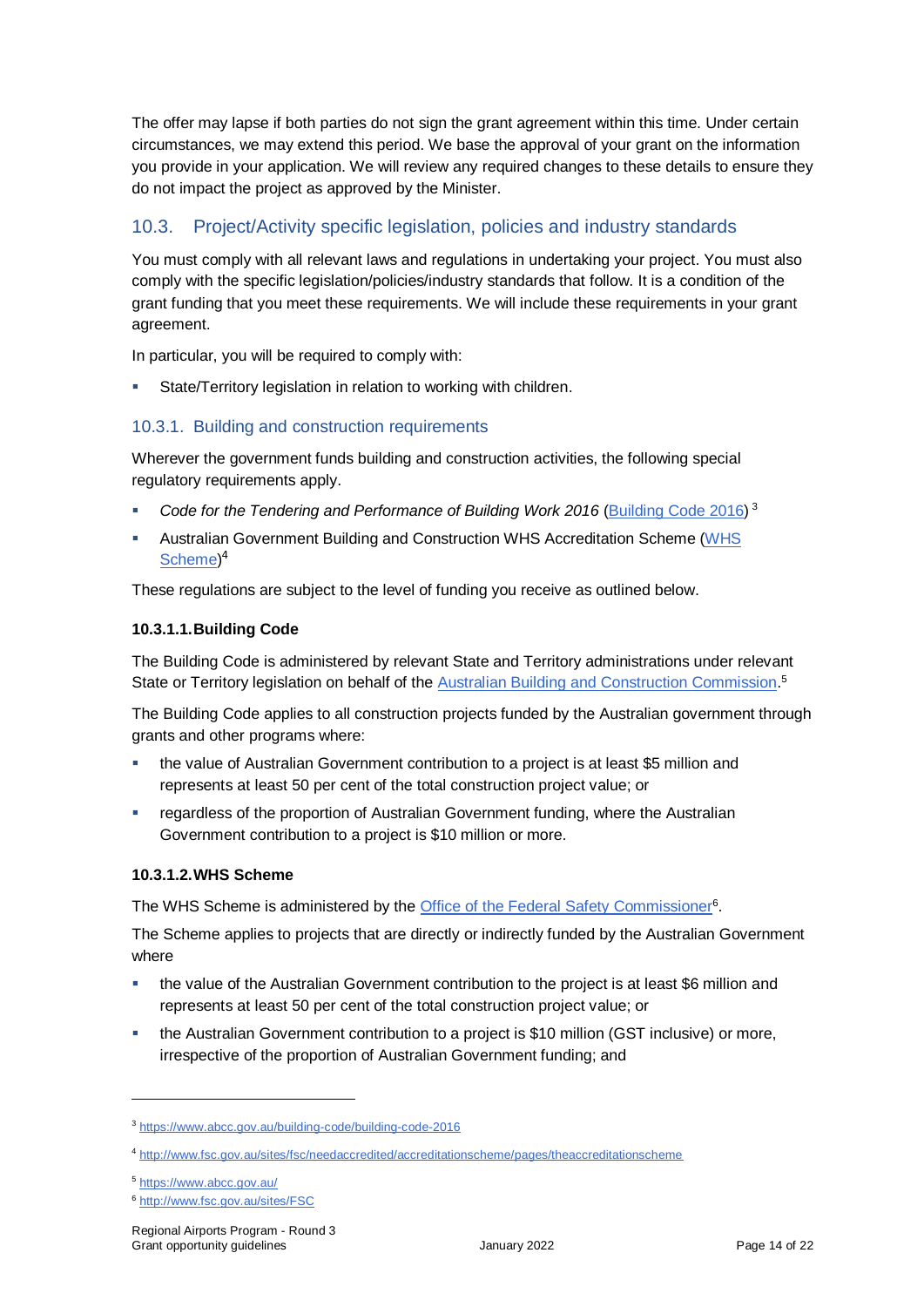a head contract under the project includes building work of \$4 million or more (GST Inclusive).

#### 10.4. How we pay the grant

The grant agreement will state the:

- **maximum grant amount we will pay**
- proportion of eligible expenditure covered by the grant (grant percentage)
- any in-kind contributions you will make
- any financial contribution provided by you or a third party.

We will make payments according to an agreed schedule set out in the grant agreement. Payments are subject to satisfactory progress on the project.

### 10.5. Tax obligations

If you are registered for the Goods and Services Tax (GST), where applicable we will add GST to your grant payment and provide you with a recipient created tax invoice. You are required to notify us if your GST registration status changes during the project period. GST does not apply to grant payments to government related entities<sup>7</sup>.

Grants are assessable income for taxation purposes, unless exempted by a taxation law. We recommend you seek independent professional advice on your taxation obligations or seek assistance from the [Australian Taxation Office.](https://www.ato.gov.au/) We do not provide advice on tax.

# **11. Announcement of grants**

We will publish non-sensitive details of successful projects on GrantConnect. We are required to do this by the *[Commonwealth Grants Rules and Guidelines](https://www.finance.gov.au/government/commonwealth-grants/commonwealth-grants-rules-guidelines)* unless otherwise prohibited by law. We may also publish this information on the Department of Infrastructure, Transport, Regional Development and Communications website and business.gov.au. This information may include:

- name of your organisation
- **title of the project**
- description of the project and its aims
- amount of grant funding awarded
- Australian Business Number
- business location
- your organisation's industry sector.

# **12. How we monitor your grant activity**

### 12.1. Keeping us informed

You should let us know if anything is likely to affect your project or organisation.

We need to know of any key changes to your organisation or its business activities, particularly if they affect your ability to complete your project, carry on business and pay debts due.

You must also inform us of any changes to your:

<sup>7</sup> See Australian Taxation Office ruling GSTR 2012/2 available at ato.gov.au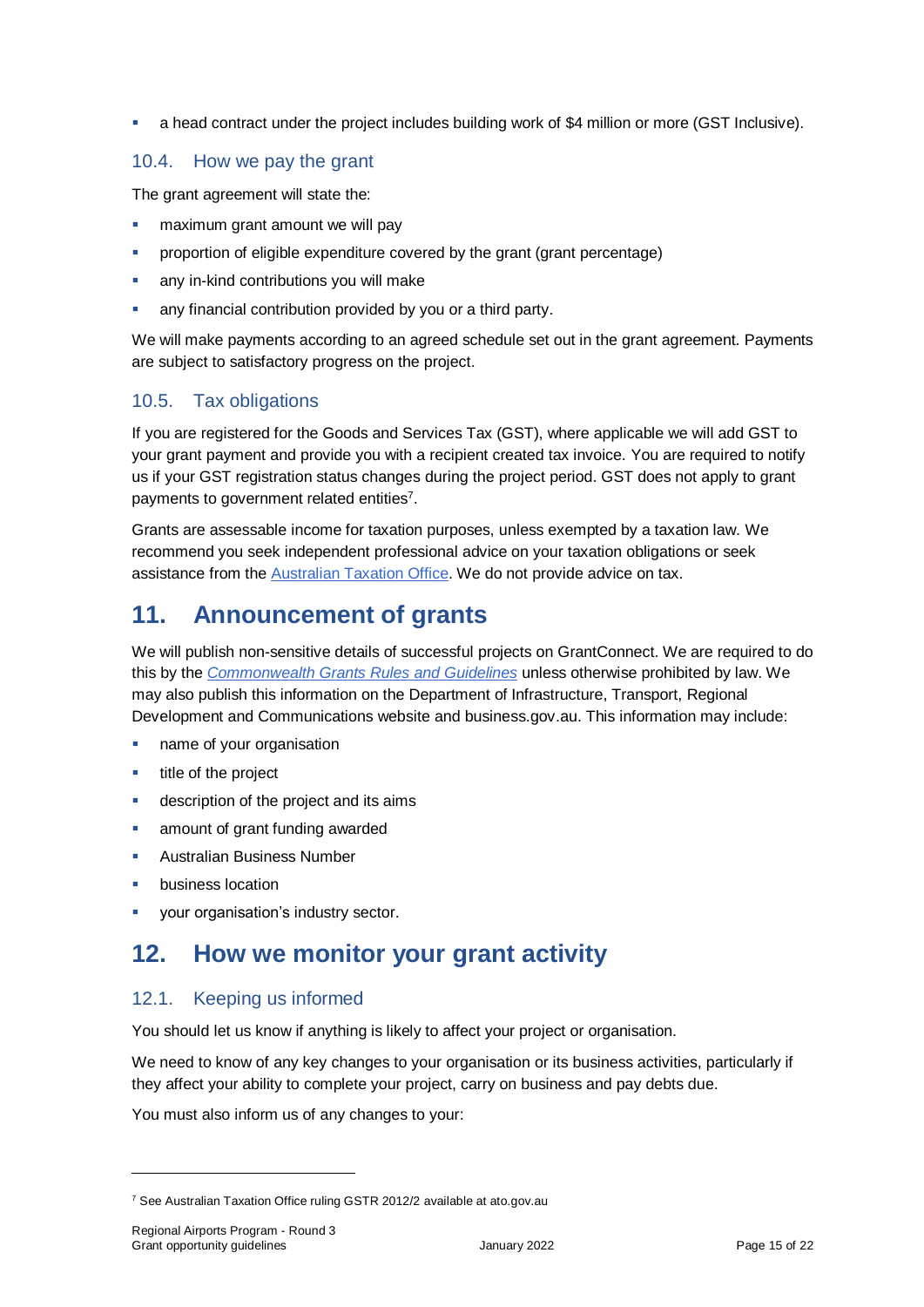- name
- addresses
- nominated contact details
- bank account details.

If you become aware of a breach of terms and conditions under the grant agreement you must contact us immediately.

You must notify us of events relating to your project and provide an opportunity for the Minister or their representative to attend. You must notify us in advance of your intention to produce media or social media material relating to your project and provide an opportunity for the Minister or their representative to contribute.

# 12.2. Reporting

You must submit reports in line with the [grant agreement.](file://///prod.protected.ind/User/user03/LLau2/insert%20link%20here) We will provide the requirements for these reports as appendices in the grant agreement. We will remind you of your reporting obligations before a report is due. We will expect you to report on:

- **PEDRITE:** progress against agreed project milestones
- **Profect expenditure, including expenditure of grant funds**
- contributions of participants directly related to the project.

The amount of detail you provide in your reports should be relative to the project size, complexity and grant amount.

We will monitor the progress of your project by assessing reports you submit and may conduct site visits to confirm details of your reports if necessary. Occasionally we may need to re-examine claims, seek further information or request an independent audit of claims and payments.

#### 12.2.1. Progress reports

Progress reports must:

- **EXEDENT** include details of your progress towards completion of agreed project activities
- show the total eligible expenditure incurred to date
- include evidence of expenditure
- be submitted by the report due date (you can submit reports ahead of time if you have completed relevant project activities).

We will only make grant payments when we receive satisfactory progress reports.

You must discuss any project or milestone reporting delays with us as soon as you become aware of them.

### 12.2.2. End of project report

When you complete the project, you must submit an end of project report.

End of project reports must:

- **EXECT** include the agreed evidence as specified in the grant agreement
- identify the total eligible expenditure incurred for the project
- include a declaration that the grant money was spent in accordance with the grant agreement and to report on any underspends of the grant money
- **be submitted by the report due date.**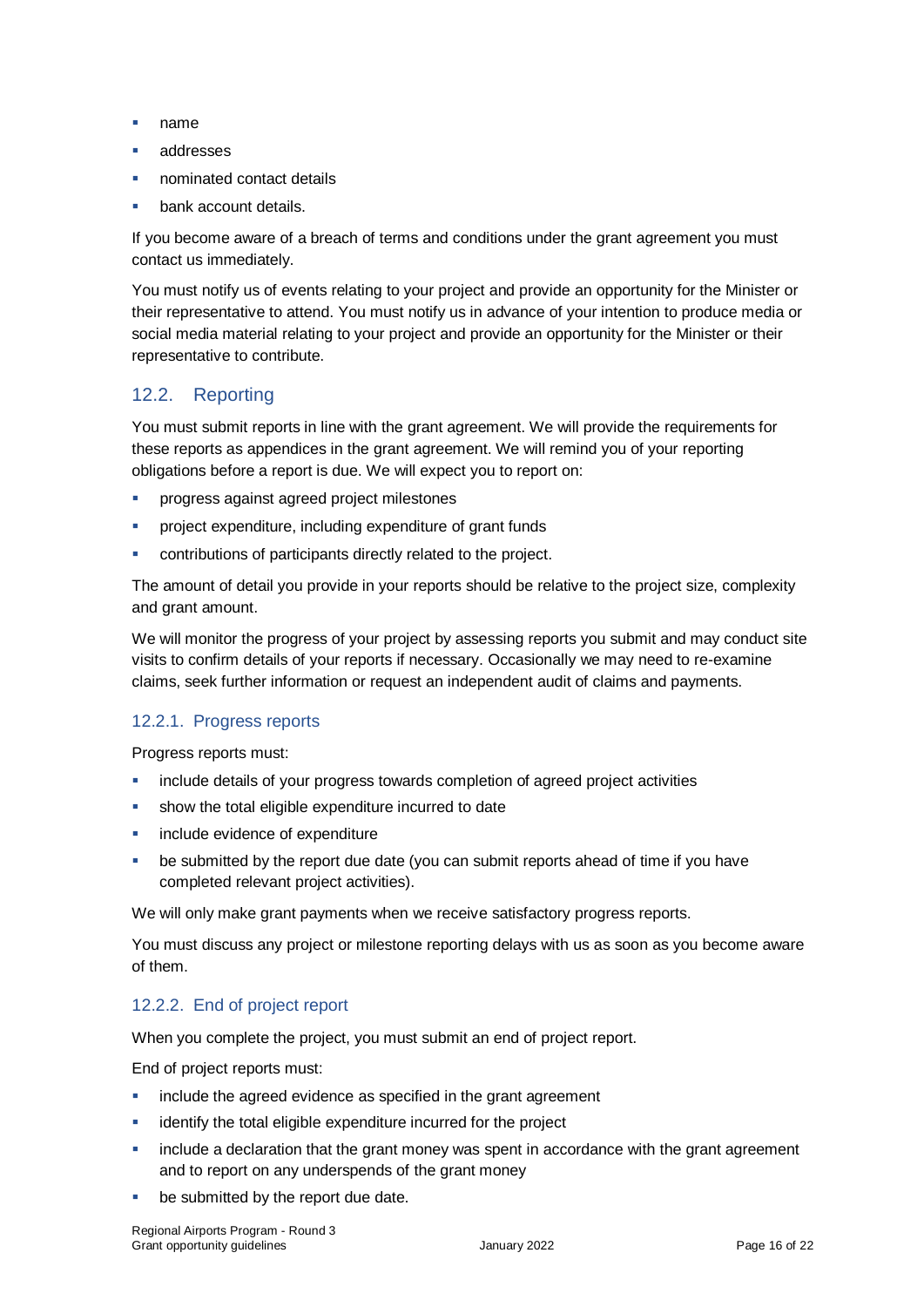#### 12.2.3. Ad-hoc reports

We may ask you for ad-hoc reports on your project. This may be to provide an update on progress, or any significant delays or difficulties in completing the project.

#### 12.3. Independent audits

We may ask you to provide an independent audit report (mandatory for grants over \$500,000 or where we request one). An audit report will verify that you spent the grant in accordance with the grant agreement. The audit report requires you to prepare a statement of grant income and expenditure. The report template is available on business.gov.au and GrantConnect.

#### 12.4. Compliance visits

We may visit you during the project period, or at the completion of your project to review your compliance with the grant agreement. We may also inspect the records you are required to keep under the grant agreement. We will provide you with reasonable notice of any compliance visit.

### 12.5. Grant agreement variations

We recognise that unexpected events may affect project progress. In these circumstances, you can request a variation to your grant agreement, including:

- changing project milestones
- extending the timeframe for completing the project but within the maximum time period allowed in program guidelines year period
- **•** changing project activities
- increasing grant funds.

If you want to propose changes to the grant agreement, you must put them in writing before the project grant agreement end date. We can provide you with a variation request template.

If a delay in the project causes milestone achievement and payment dates to move to a different financial year, you will need a variation to the grant agreement. We can only move funds between financial years if there is enough program funding in the relevant year to allow for the revised payment schedule. If we cannot move the funds, you may lose some grant funding.

You should not assume that a variation request will be successful. We will consider your request based on factors such as:

- how it affects the project outcome
- consistency with the program policy objective, grant opportunity guidelines and any relevant policies of the department
- changes to the timing of grant payments
- availability of program funds.

### 12.6. Evaluation

We will evaluate the grant program to measure how well the outcomes and objectives have been achieved. We may use information from your application and project reports for this purpose. We may also interview you, or ask you for more information to help us understand how the grant impacted you and to evaluate how effective the program was in achieving its outcomes.

We may contact you up to two years after you finish your project for more information to assist with this evaluation.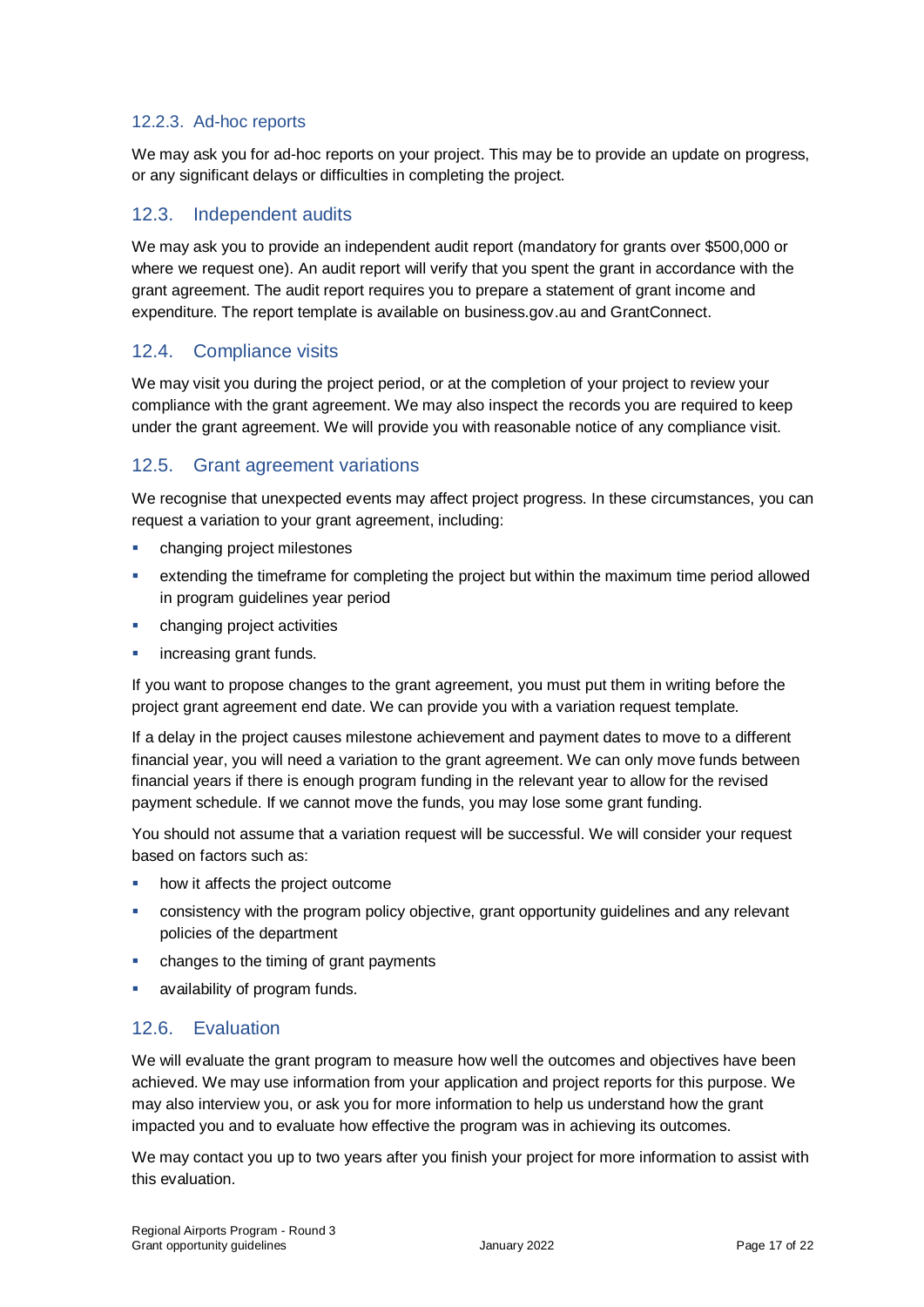# 12.7. Grant acknowledgement

If you make a public statement about a project funded under the program, including in a brochure or publication, you must acknowledge the grant by using the following:

'This project received grant funding from the Australian Government.'

If you erect signage in relation to the project, the signage must contain an acknowledgement of the grant.

# **13. Probity**

We will make sure that the grant opportunity process is fair, according to the published guidelines, incorporates appropriate safeguards against fraud, unlawful activities and other inappropriate conduct and is consistent with the CGRGs.

# 13.1. Conflicts of interest

Any conflicts of interest could affect the performance of the grant opportunity or program. There may be a [conflict of interest,](http://www.apsc.gov.au/publications-and-media/current-publications/aps-values-and-code-of-conduct-in-practice/conflict-of-interest) or perceived conflict of interest, if our staff, any member of a panel or advisor and/or you or any of your personnel:

- has a professional, commercial or personal relationship with a party who is able to influence the application selection process, such as an Australian Government officer or member of an external panel
- **•** has a relationship with or interest in, an organisation, which is likely to interfere with or restrict the applicants from carrying out the proposed activities fairly and independently or
- has a relationship with, or interest in, an organisation from which they will receive personal gain because the organisation receives a grant under the grant program/ grant opportunity.

As part of your application, we will ask you to declare any perceived or existing conflicts of interests or confirm that, to the best of your knowledge, there is no conflict of interest.

If you later identify an actual, apparent, or perceived conflict of interest, you must inform us in writing immediately.

Conflicts of interest for Australian Government staff are handled as set out in the Australian [Public](https://www.legislation.gov.au/Details/C2019C00057)  Service Code of Conduct (Section 13(7)<sup>8</sup> of the *Public Service Act 1999* (Cth). Panel members and other officials including the decision maker must also declare any conflicts of interest.

We publish our [conflict of interest policy](https://www.industry.gov.au/sites/g/files/net3906/f/July%202018/document/pdf/conflict-of-interest-and-insider-trading-policy.pdf)<sup>9</sup> on the department's website. The Commonwealth policy entity also publishes a conflict of interest policy on its website.

### 13.2. How we use your information

Unless the information you provide to us is:

- confidential information as per [13.2.1,](#page-18-0) or
- **personal information as per [13.2.3,](#page-18-1)**

we may share the information with other government agencies for a relevant Commonwealth purpose such as:

<sup>8</sup> https://www.legislation.gov.au/Details/C2019C00057

<sup>9</sup> [https://www.industry.gov.au/sites/default/files/July%202018/document/pdf/conflict-of-interest-and-insider-trading](https://www.industry.gov.au/sites/default/files/July%202018/document/pdf/conflict-of-interest-and-insider-trading-policy.pdf?acsf_files_redirect)[policy.pdf?acsf\\_files\\_redirect](https://www.industry.gov.au/sites/default/files/July%202018/document/pdf/conflict-of-interest-and-insider-trading-policy.pdf?acsf_files_redirect)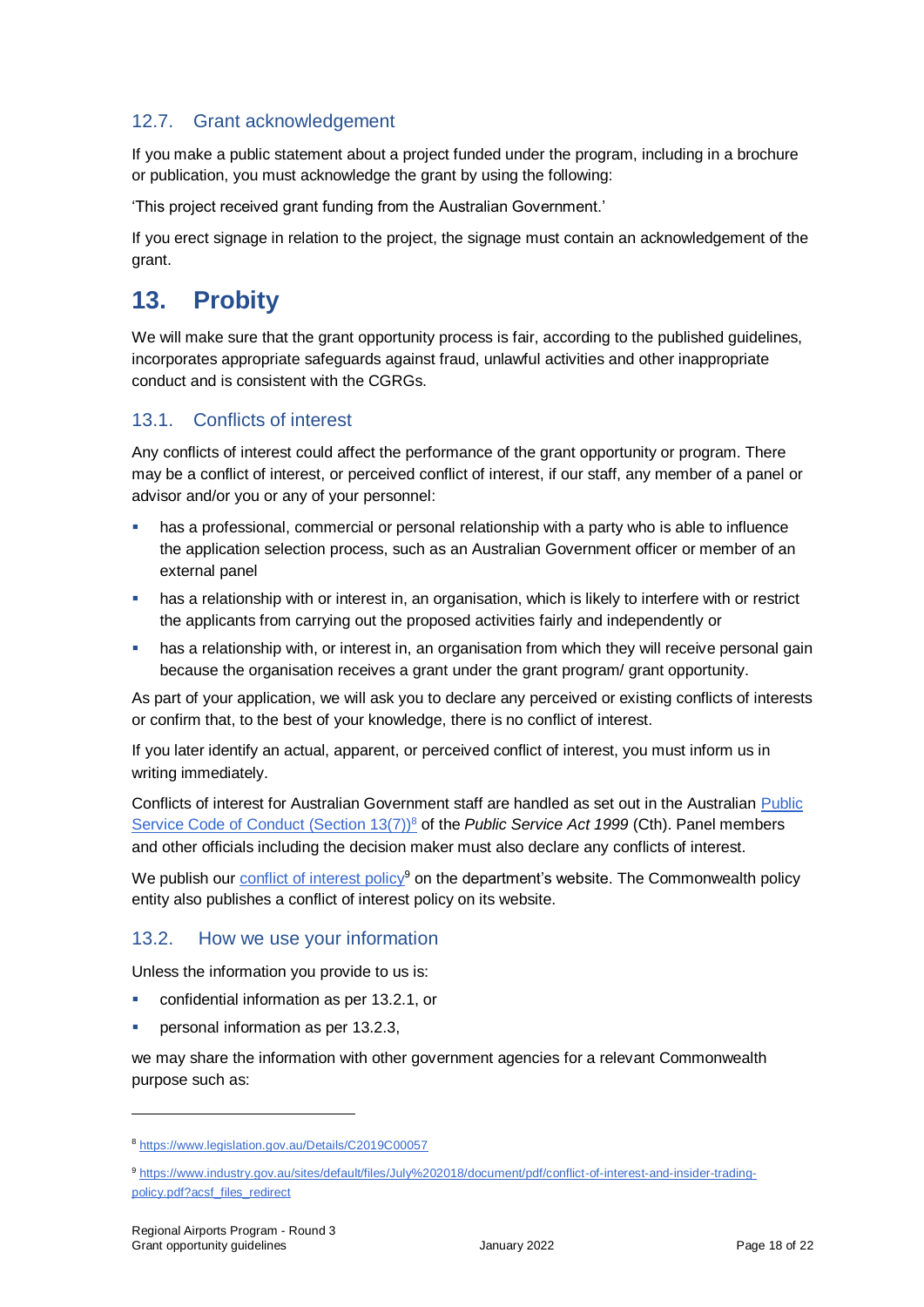- to improve the effective administration, monitoring and evaluation of Australian Government programs
- for research
- to announce the awarding of grants.

#### <span id="page-18-0"></span>13.2.1. How we handle your confidential information

We will treat the information you give us as sensitive and therefore confidential if it meets all of the following conditions:

- you clearly identify the information as confidential and explain why we should treat it as confidential
- the information is commercially sensitive
- disclosing the information would cause unreasonable harm to you or someone else
- you provide the information with an understanding that it will stay confidential.

#### 13.2.2. When we may disclose confidential information

We may disclose confidential information:

- to the Assessment Panel and our Commonwealth employees and contractors, to help us manage the program effectively
- to the Auditor-General, Ombudsman or Privacy Commissioner
- to the responsible Minister or Assistant Minister
- to a House or a Committee of the Australian Parliament.

We may also disclose confidential information if

- we are required or authorised by law to disclose it
- you agree to the information being disclosed, or
- someone other than us has made the confidential information public.

#### <span id="page-18-1"></span>13.2.3. How we use your personal information

We must treat your personal information according to the Australian Privacy Principles (APPs) and the *Privacy Act 1988* (Cth). This includes letting you know:

- **•** what personal information we collect
- why we collect your personal information
- to whom we give your personal information.

We may give the personal information we collect from you to our employees and contractors, the Assessment Panel, and other Commonwealth employees and contractors, so we can:

- manage the program
- research, assess, monitor and analyse our programs and activities.

We, or the Minister, may:

- announce the names of successful applicants to the public
- publish personal information on the department's websites.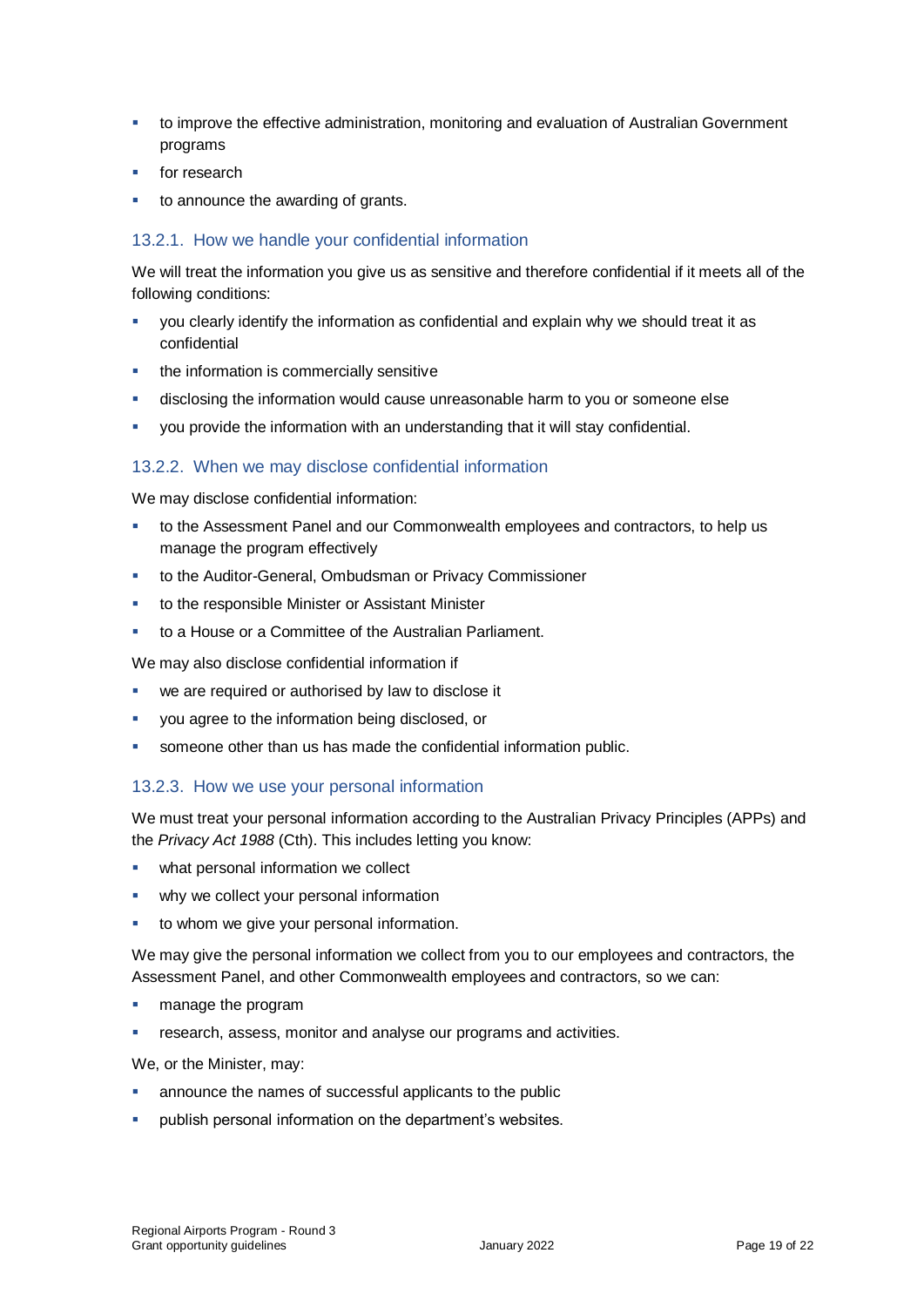You may read our [Privacy Policy](https://www.industry.gov.au/data-and-publications/privacy-policy)<sup>10</sup> on the department's website for more information on:

- what is personal information
- how we collect, use, disclose and store your personal information
- how you can access and correct your personal information.

#### 13.2.4. Freedom of information

All documents in the possession of the Australian Government, including those about the program, are subject to the *Freedom of Information Act 1982* (Cth) (FOI Act)*.*

The purpose of the FOI Act is to give members of the public rights of access to information held by the Australian Government and its entities. Under the FOI Act, members of the public can seek access to documents held by the Australian Government. This right of access is limited only by the exceptions and exemptions necessary to protect essential public interests and private and business affairs of persons in respect of whom the information relates.

If someone requests a document under the FOI Act, we will release it (though we may need to consult with you and/or other parties first) unless it meets one of the exemptions set out in the FOI Act.

### 13.3. Enquiries and feedback

For further information or clarification, you can contact us on 13 28 46 or by [web chat](https://www.business.gov.au/contact-us) or through our [online enquiry form](http://www.business.gov.au/contact-us/Pages/default.aspx) on business.gov.au.

We may publish answers to your questions on our website as Frequently Asked Questions.

Our [Customer Service Charter](https://www.business.gov.au/about/customer-service-charter) is available at [business.gov.au.](http://www.business.gov.au/) We use customer satisfaction surveys to improve our business operations and service.

If you have a complaint, call us on 13 28 46. We will refer your complaint to the appropriate manager.

If you are not satisfied with the way we handle your complaint, you can contact:

Chief Finance Officer Business Grants Hub Department of Industry, Science, Energy and Resources GPO Box 2013 CANBERRA ACT 2601

You can also contact the [Commonwealth Ombudsman](http://www.ombudsman.gov.au/)<sup>11</sup> with your complaint (call 1300 362 072). There is no fee for making a complaint, and the Ombudsman may conduct an independent investigation.

<sup>10</sup> <https://www.industry.gov.au/data-and-publications/privacy-policy>

<sup>11</sup> <http://www.ombudsman.gov.au/>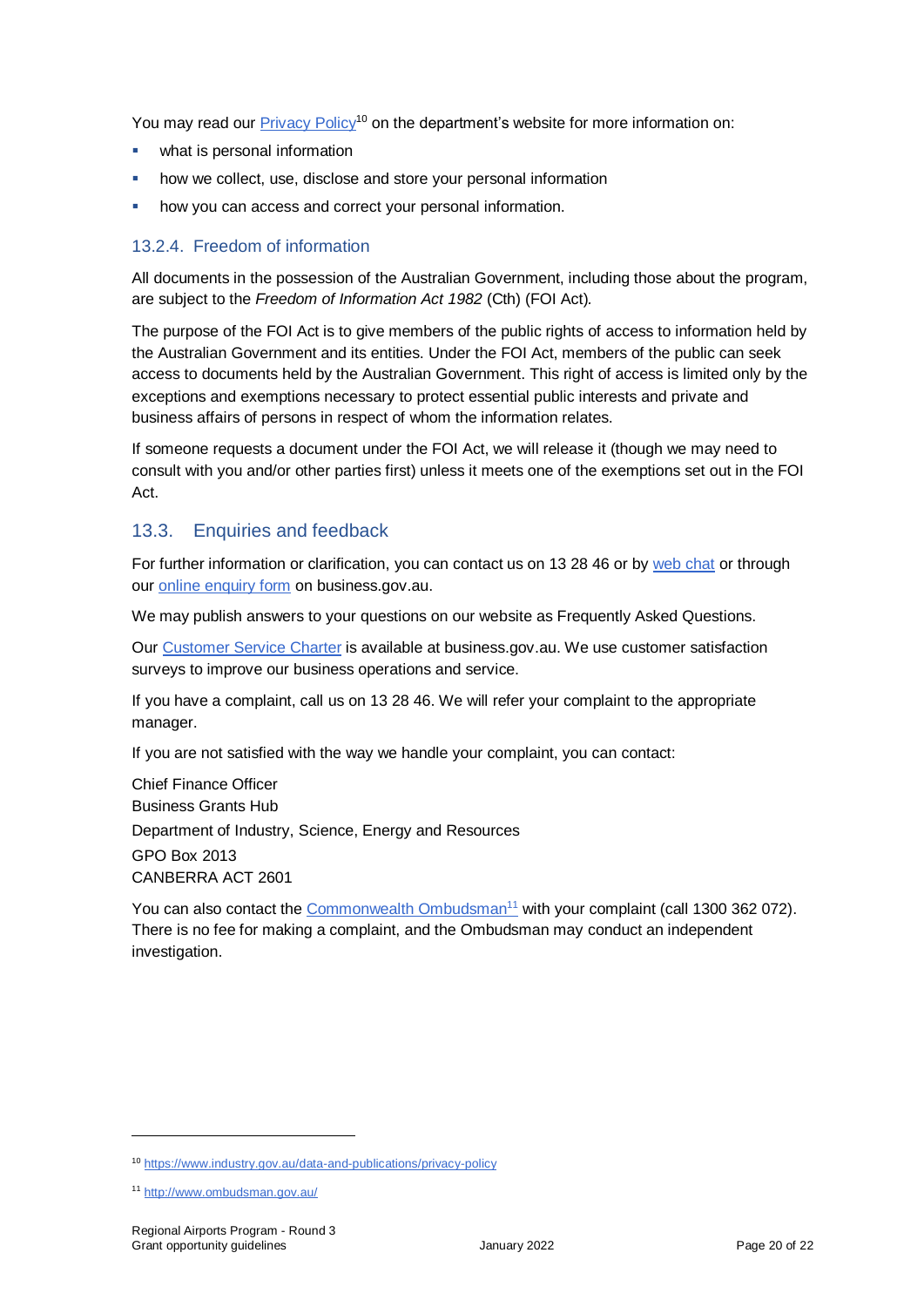# <span id="page-20-0"></span>**14. Glossary**

| <b>Term</b>                                                 | <b>Definition</b>                                                                                                                                                                                                                                                                                                                                         |
|-------------------------------------------------------------|-----------------------------------------------------------------------------------------------------------------------------------------------------------------------------------------------------------------------------------------------------------------------------------------------------------------------------------------------------------|
| Aboriginal and Torres Strait<br><b>Islander Corporation</b> | An Aboriginal and Torres Strait Islander Corporation<br>registered under the Corporations (Aboriginal and Torres<br>Strait Islander) Act 2006 (Cth).                                                                                                                                                                                                      |
| Aerodrome                                                   | A defined area of land used for the arrival, departure and<br>surface movement of aircraft, including taxi ways, aprons<br>and parking positions.                                                                                                                                                                                                         |
| Airport                                                     | A complex of runways and buildings for the take-off,<br>landing, and maintenance of civil aircraft, with facilities for<br>passengers.                                                                                                                                                                                                                    |
| Application form                                            | The document issued by the Program Delegate that<br>applicants use to apply for funding under the program.                                                                                                                                                                                                                                                |
| <b>Assessment Panel</b>                                     | Assessment panel with representatives from the<br>Department of Infrastructure, Transport, Regional<br>Development and Communications for assessment. The<br>Assessment Panel may also have stakeholder group<br>representatives. The panel assesses eligible applications<br>and makes recommendations to the Minister for funding<br>under the program. |
| Department                                                  | The Department of Industry, Science, Energy and<br>Resources.                                                                                                                                                                                                                                                                                             |
| Eligible activities                                         | The activities undertaken by a grantee in relation to a<br>project that are eligible for funding support as set out in 5.1.                                                                                                                                                                                                                               |
| Eligible application                                        | An application or proposal for grant funding under the<br>program that the Program Delegate has determined is<br>eligible for assessment in accordance with these guidelines.                                                                                                                                                                             |
| Eligible expenditure                                        | The expenditure incurred by a grantee on a project and<br>which is eligible for funding support as set out in 5.2.                                                                                                                                                                                                                                        |
| Grant agreement                                             | A legally binding contract between the Commonwealth and<br>a grantee for the grant funding.                                                                                                                                                                                                                                                               |
| Grant agreement end date                                    | The date or event specified in the grant details section of<br>the grant agreement. This date is after the activity<br>completion date providing sufficient time for all outstanding<br>activities under the agreement, including final payment and<br>any post project reporting.                                                                        |
| Grant funding or grant funds                                | The funding made available by the Commonwealth to<br>grantees under the program.                                                                                                                                                                                                                                                                          |